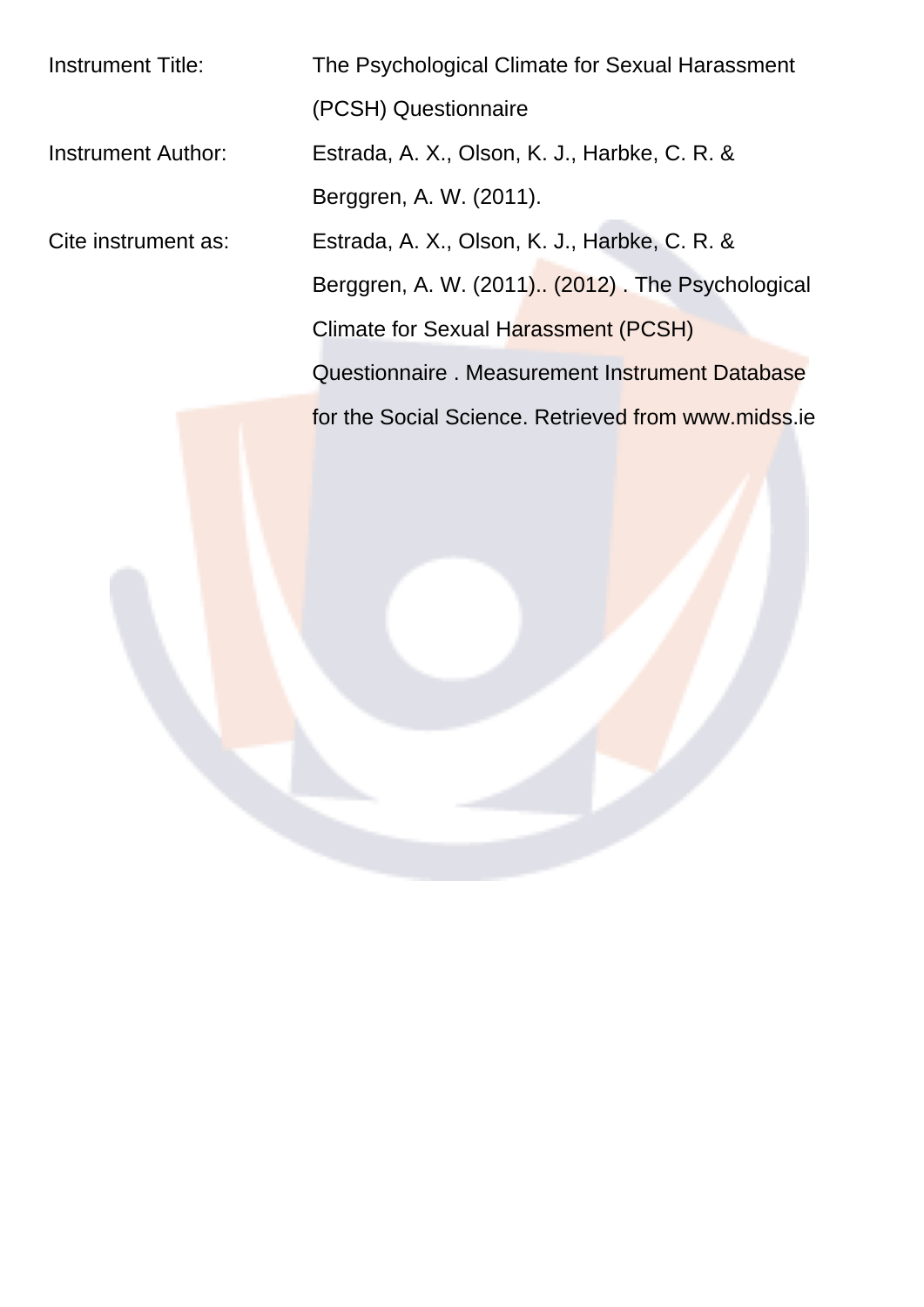This article was downloaded by: [Armando Estrada] On: 07 July 2011, At: 15:41 Publisher: Routledge Informa Ltd Registered in England and Wales Registered Number: 1072954 Registered office: Mortimer House, 37-41 Mortimer Street, London W1T 3JH, UK



# **Military Psychology**

Publication details, including instructions for authors and subscription information: http://www.tandfonline.com/loi/hmlp20

# **Evaluating a Brief Scale Measuring Psychological Climate for Sexual Harassment**

Armando X. Estrada<sup>a</sup>, Kristine J. Olson<sup>a</sup>, Colin R. Harbke  $^{\text{b}}$  & Anders W. Berggren  $^{\text{c}}$ 

<sup>a</sup> Department of Psychology, Washington State University Vancouver, Vancouver, Washington **b** Department of Psychology, Western Illinois University, Macomb, Illinois

<sup>c</sup> Department of Leadership and Management, Swedish National Defence College, Stockholm, Sweden

Available online: 04 Jul 2011

**To cite this article:** Armando X. Estrada, Kristine J. Olson, Colin R. Harbke & Anders W. Berggren (2011): Evaluating a Brief Scale Measuring Psychological Climate for Sexual Harassment, Military Psychology, 23:4, 410-432

**To link to this article:** http://dx.doi.org/10.1080/08995605.2011.589353

PLEASE SCROLL DOWN FOR ARTICLE

Full terms and conditions of use: http://www.tandfonline.com/page/termsand-conditions

This article may be used for research, teaching and private study purposes. Any substantial or systematic reproduction, re-distribution, re-selling, loan, sub-licensing, systematic supply or distribution in any form to anyone is expressly forbidden.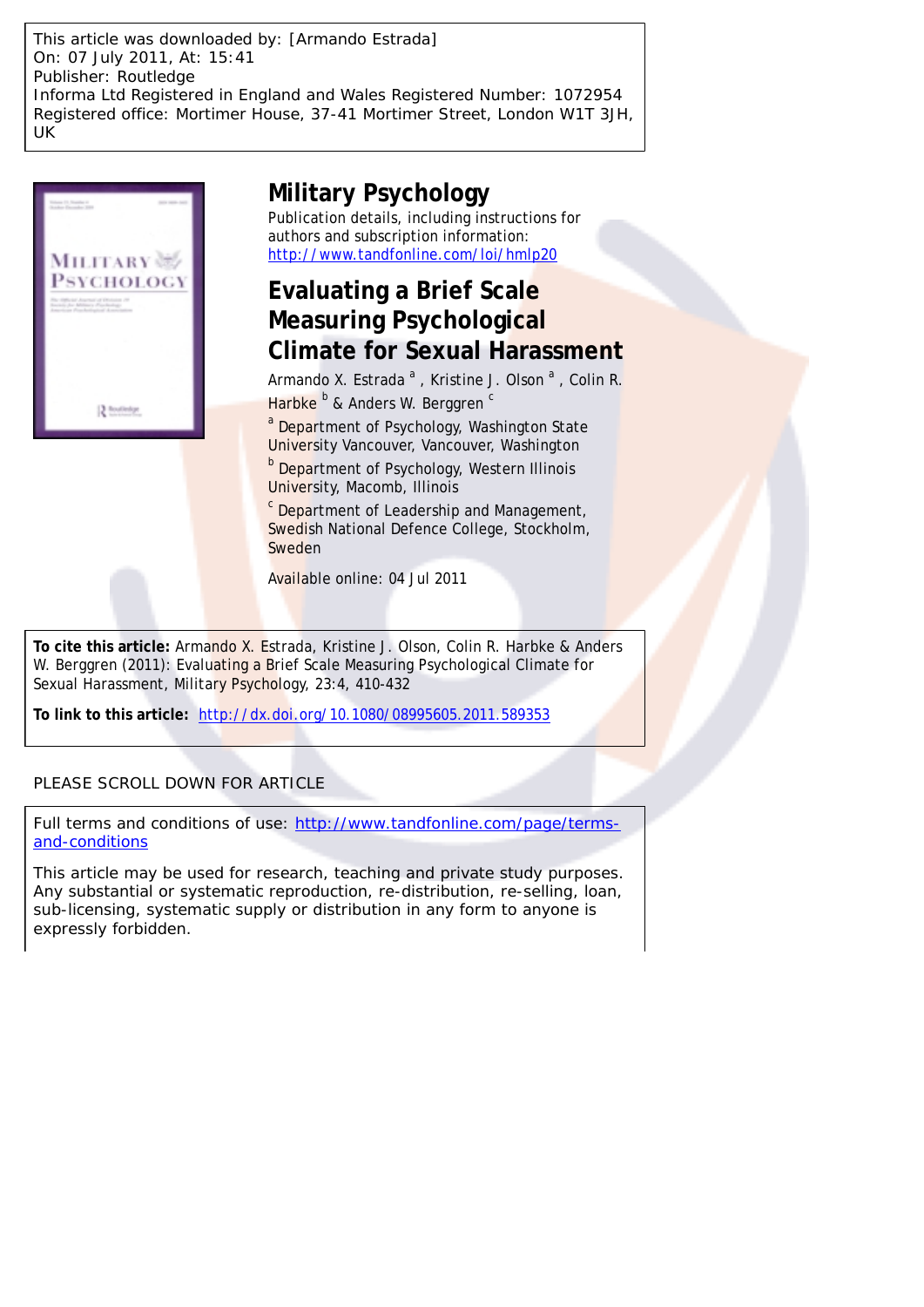The publisher does not give any warranty express or implied or make any representation that the contents will be complete or accurate or up to date. The accuracy of any instructions, formulae and drug doses should be independently verified with primary sources. The publisher shall not be liable for any loss, actions, claims, proceedings, demand or costs or damages whatsoever or howsoever caused arising directly or indirectly in connection with or arising out of the use of this material.

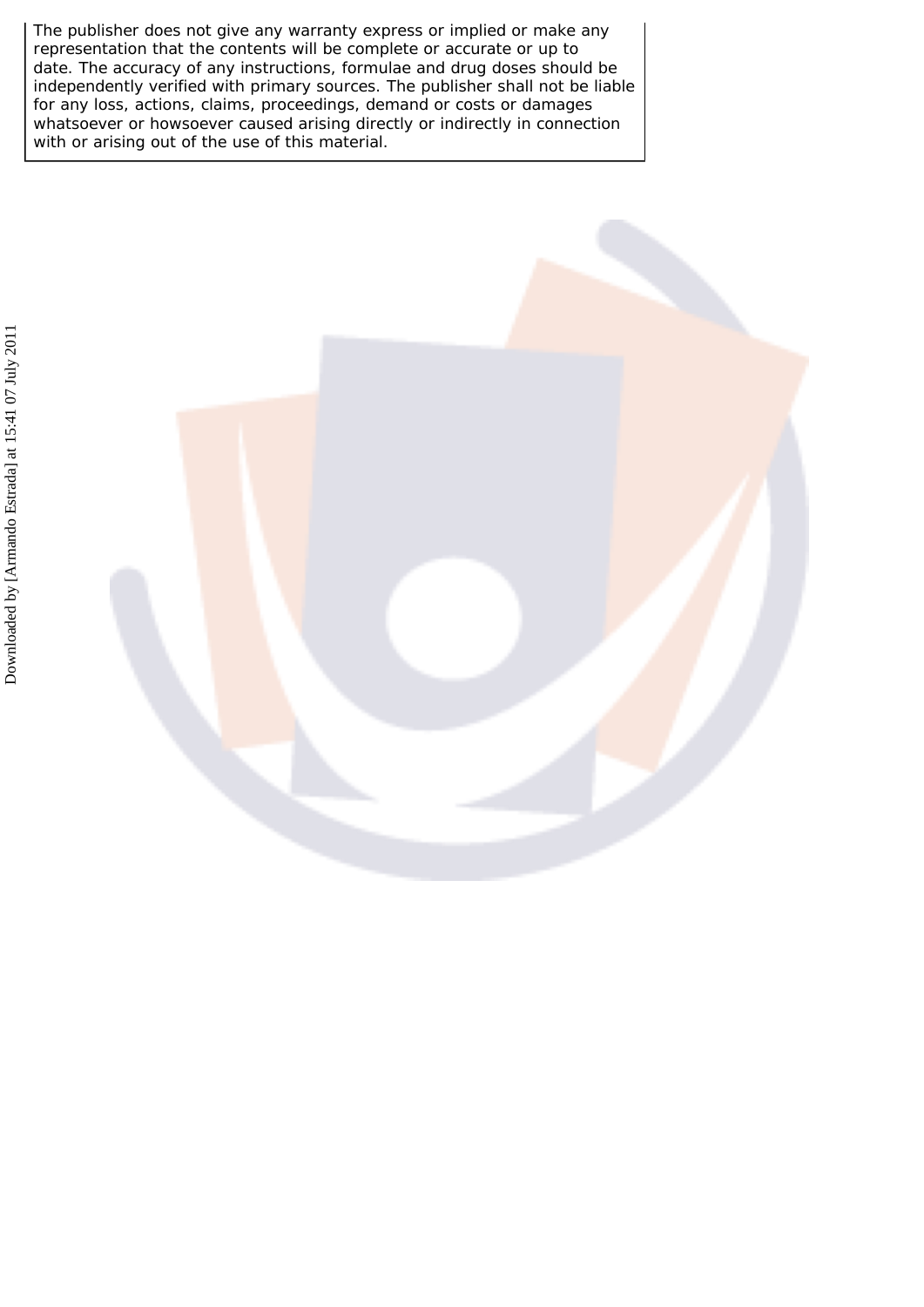MILITARY PSYCHOLOGY, 23:410–432, 2011 Copyright © Taylor & Francis Group, LLC ISSN: 0899-5605 print / 1532-7876 online DOI: 10.1080/08995605.2011.589353

# Evaluating a Brief Scale Measuring Psychological Climate for Sexual Harassment

Armando X. Estrada and Kristine J. Olson

*Department of Psychology, Washington State University Vancouver, Vancouver, Washington*

Colin R. Harbke

*Department of Psychology, Western Illinois University, Macomb, Illinois*

Anders W. Berggren

*Department of Leadership and Management, Swedish National Defence College, Stockholm, Sweden*

We evaluated the measurement properties of the psychological climate for sexual harassment (PCSH) questionnaire with data from women officers  $(n = 311)$  in the Swedish Armed Forces. Confirmatory factor analyses indicated that a two-factor solution assessing risks and seriousness/actions associated with sexual harassment episodes described the underlying pattern of correlations among items. Correlational and regression analyses showed that ratings of perceived intolerance for sexual harassment were associated with high ratings of job satisfaction, organizational commitment, and (positive) mental health; and decreased ratings of psychological distress. We discuss the theoretical, methodological, and practical implications of our findings for future research.

Janice H. Laurence served as action editor for this paper.

The views expressed in this paper are those of the authors and do not necessarily reflect the official policy or position of the Swedish Armed Forces or any of its agencies.

Correspondence should be addressed to Armando X. Estrada, WSUV Psychology Department, 14204 NE Salmon Creek Avenue, Vancouver, WA 98686-9600. E-mail: aestrada1@vancouver. wsu.edu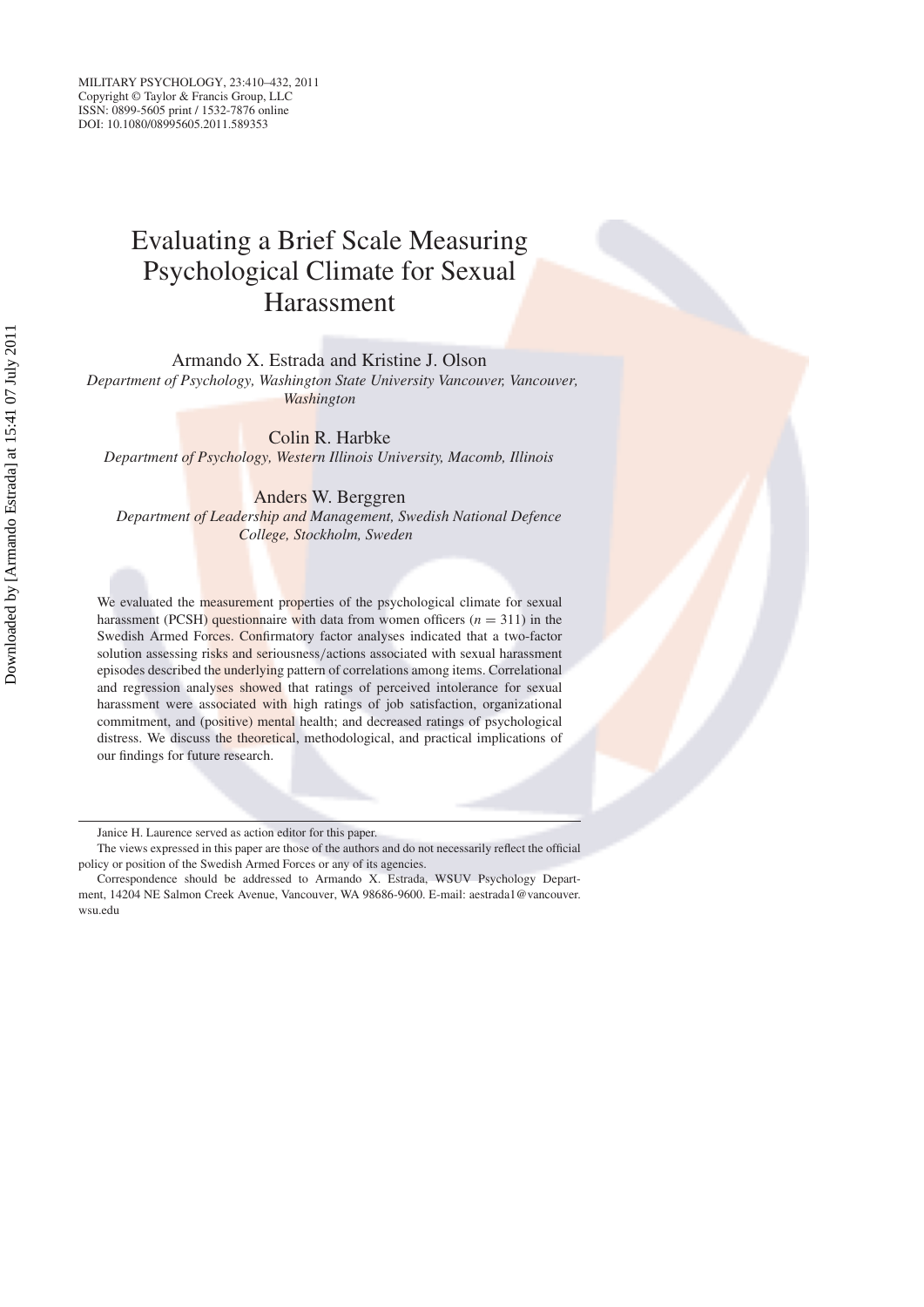Organizational models of sexual harassment in the workplace suggest that individual perceptions of the organization's tolerance for sexually harassing behaviors play an important role in understanding both the prevalence and outcomes of sexual harassment at work (Fitzgerald, Hulin, & Drasgow, 1995; Hulin, Fitzgerald, & Drasgow, 1997; Pryor & Whalen, 1997). For example, research shows that the prevalence of sexual harassment is higher in settings that are perceived to be more tolerant of harassing behaviors (e.g., Chan, Lam, Chow, & Cheung, 2008; O'Leary-Kelly, Bowes-Sperry, Bates, & Lean, 2009; Willness, Steel, & Lee, 2007). Other research indicates that perceptions of the sexual harassment climate have been linked to negative job and psychological outcomes (Fitzgerald, Drasgow, Hulin, Gelfand, & Magley, 1997; Fitzgerald, Drasgow, & Magley, 1999; Glomb, Richman, Hulin, Drasgow, Schneider, & Fitzgerald, 1997).

This research has advanced our understanding of the role that sexual harassment climate can have on women's job and psychological outcomes. However, there are several shortcomings that need to be addressed in the literature. First, most studies to date have used sexual harassment climate measures with limited psychometric properties (e.g., Cohorn, Sims, & Drasgow, 2001; Offerman & Malamut, 2002). Indeed, most studies assessing sexual harassment climate rely on measures that are pragmatically driven and atheoretical in nature. Second, while instruments to assess sexual harassment climate in the workplace have been developed (e.g., OTSHI; Hulin, 1993), these instruments are quite lengthy and time consuming to complete, making it difficult to include them in large-scale studies of organizations. For example, the OTSHI (Hulin, 1993) presents respondents with six harassment scenarios, which describe an employee experiencing potentially harassing behaviors from either a coworker or supervisor. Each scenario is followed by three questions with varying response scales that are designed to assess the risk associated with reporting a harassment episode; perceived seriousness of the complaint; and probable actions taken in response to the complaint. While the OTSHI scale is straightforward for respondents to complete, it is quite lengthy—the OTSHI scale can take up to three complete pages within a survey packet and can take anywhere from 5 to 15 minutes to complete, depending on the respondents' readings skills. Thus, a briefer questionnaire with Likert-type response formats may provide a valuable alternative to the more extensive OTSHI and would be superior to the use of pragmatically driven items that lack theoretical and empirical support. Third, the preponderance of research is limited to studies of U.S. institutions and organizations. Though some research has examined sexual harassment experiences of adolescents in Swedish high schools (e.g., Witkowska & Gadin, 2005; Witkowska & Kjellberg, 2005; Witkowska & Menckel, 2005), and one study has examined sexual harassment within the Swedish Armed Forces (Estrada & Berggren, 2009), none of these studies has specifically addressed issues involving climate for sexual harassment. Thus, there is a need to develop psychometrically sound measures of psychological climate for sexual harassment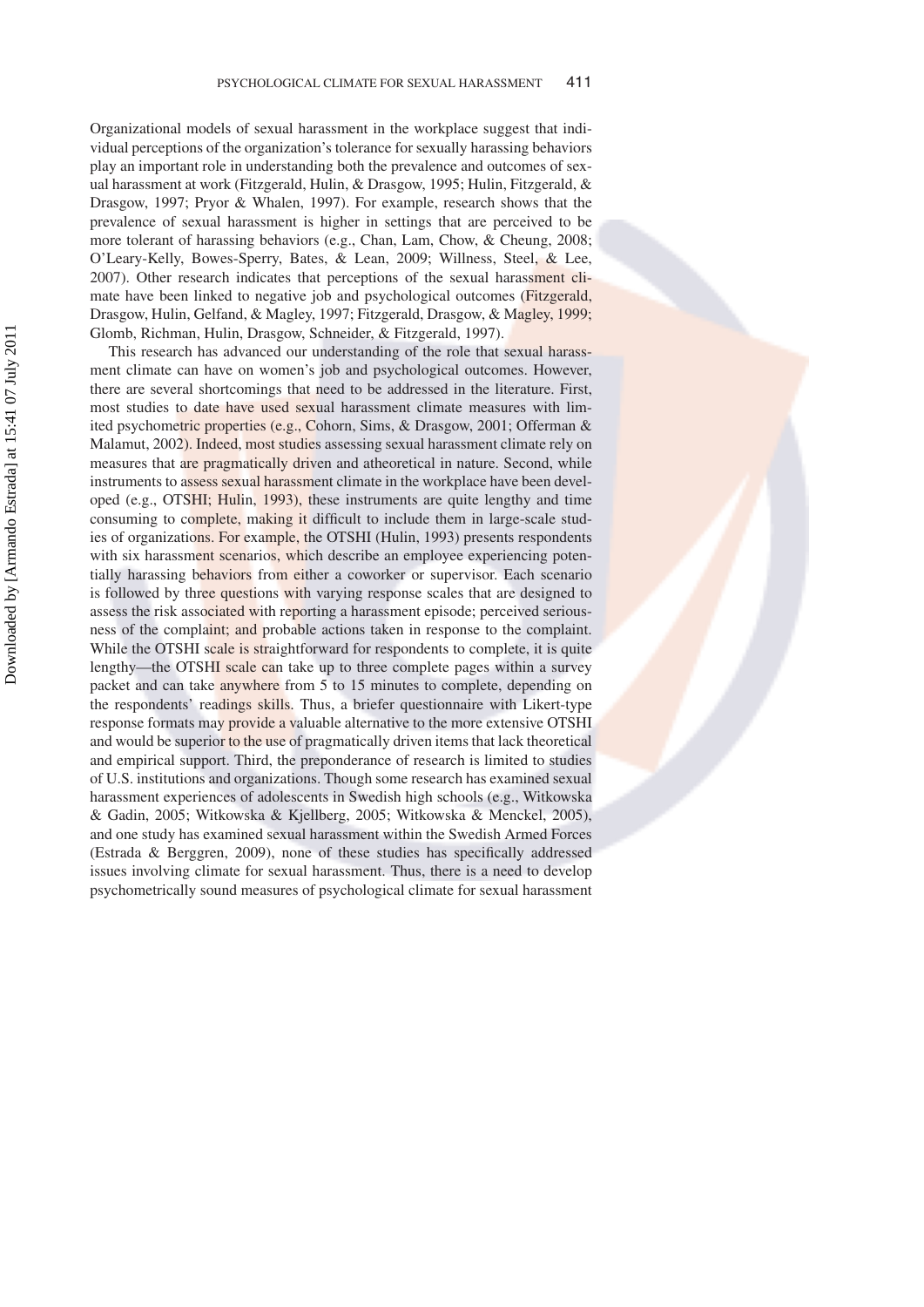that are concise enough to use in large-scale survey programs within different cultures.

This article begins to address this need by examining the measurement properties of the Psychological Climate for Sexual Harassment (PCSH) scale. Specifically, we examine the structural and psychometric properties of the PCSH scale with data from women officers in the Swedish Armed Forces. This work contributes to the small but growing body of research on the sexual harassment of women across cultures (e.g., DeSouza & Solberg, 2003; Timmerman & Bajema, 1999) and extends this research by incorporating methodological innovations emerging from studies of sexual harassment of women in the U.S. This work also serves to extend existing theory and research on the effects of the psychological climate for sexual harassment on women's job and psychological outcomes by examining these relationships with data from women employed in a unique *cultural* and *organizational* context—the Swedish Armed Forces. Sweden's social policies are unique in that they seek to ensure equality for both women and men across all aspects of life, including work, home, education, and economics (Sveriges Regering, 2009). Unlike the military institutions of other nations, the Swedish Armed Forces are legally required to promote and advance women's participation in all spheres of the military profession (Sveriges Regering, 2008). This work will also add to the body of research intersecting gender, workplace climate, and sexual harassment (e.g., Mansfield et al., 1991; Newell, Rosenfeld, & Culbertson, 1995; Russell & Trigg, 2004; Shepela & Levesque, 1998) by extending our knowledge of the psychological climate of women working in male-dominated occupations outside U.S.-based institutions and organizations. Before presenting the main findings of our study, we provide a brief overview of the development of the Psychological Climate for Sexual Harassment scale. We also review research on sexual harassment climate and its association with several job and psychological outcomes to provide context for the hypotheses examined in our study.

### Theory and Measurement of Psychological Climate for Sexual Harassment

Hulin and colleagues (Hulin, 1993; Hulin et al., 1997) have characterized sexual harassment climate as an organizational context variable that is associated with the tolerance of sexual harassment and the accessibility and effectiveness of harassment remedies. Sexual harassment climate reflects employees' perceptions of "the degree to which an organization is perceived as insensitive to or tolerant of sexual harassment" (Hulin et al., 1997, p. 129). From this perspective, a tolerant sexual harassment climate is one in which organizational members feel that it is acceptable to engage in sexually harassing behavior; in which organizational members would consider it risky to complain about sexually harassing behaviors; and in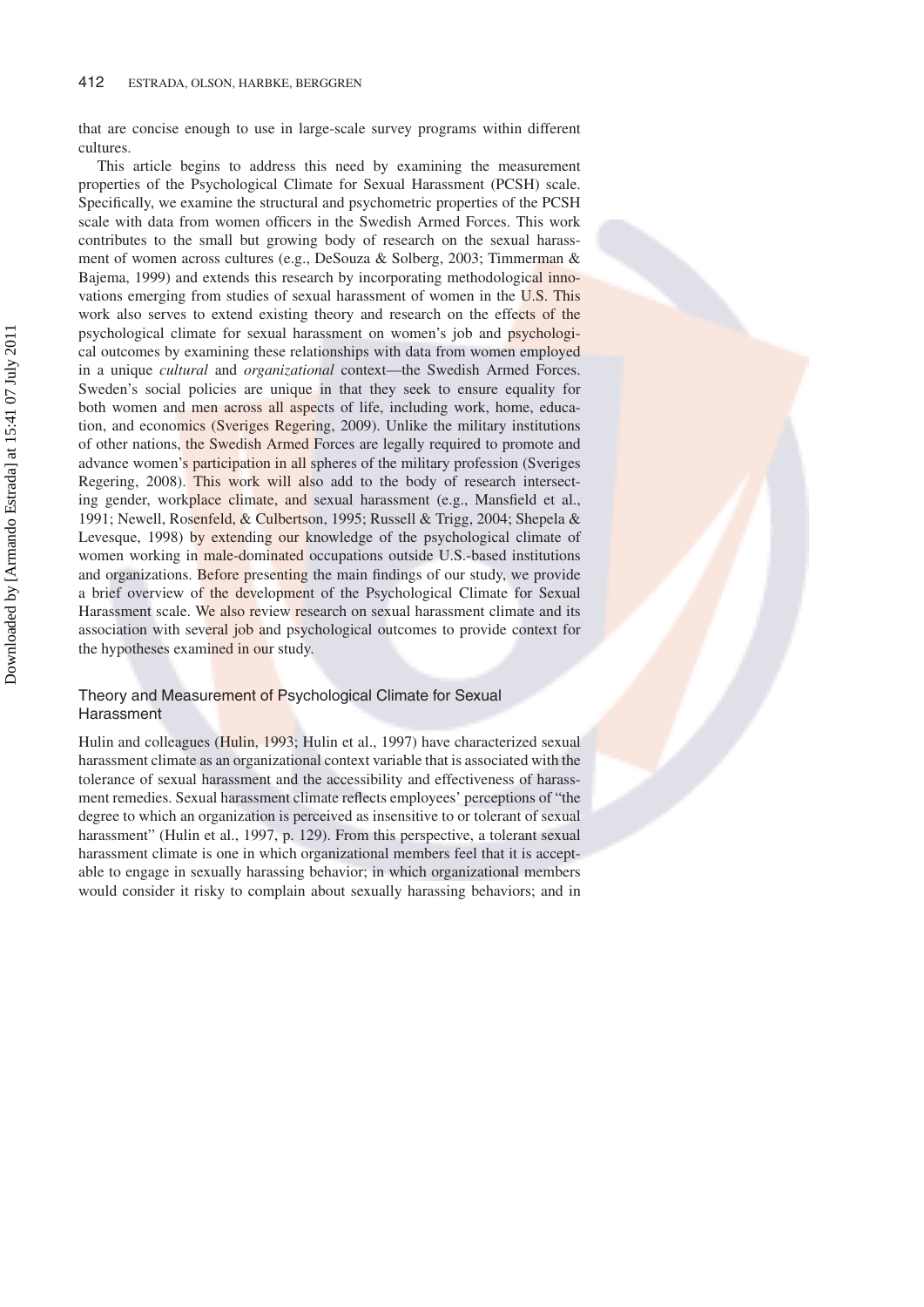which a complaint about sexual harassing behaviors would not be taken seriously, and concrete actions to curtail harassment would not be likely to ensue.

Consistent with this approach, we conceptualized psychological climate for sexual harassment as comprising individual level perceptions of (a) the risks associated with reporting a sexual harassment episode; (b) the seriousness with which a complaint would be addressed; and (c) the likelihood that actions would be taken in response to the complaint (Hulin, 1993; Hulin et al., 1997). Using this definition, we developed items for the Psychological Climate for Sexual Harassment scale in two stages. In the first stage, a pool of 25 items was developed from existing research using a rational approach to instrument construction. The process included specifying a formal definition of sexual harassment climate (see above), identifying and revising items to adhere to this definition, and having experts review items for inclusion in the final instrument (Nunnally  $\&$  Bernstein, 1994). Our initial pool of items was evaluated by two PhD-level psychologists to ensure adherence with the conceptual definition of sexual harassment climate. This process allowed us to reduce the initial set of items into a smaller subset of 15 nonredundant items. In the second stage, the 15-item questionnaire was administered to a sample of women officers and cadets from the Swedish Armed Forces. These responses were subjected to principal components analysis. Results yielded a single-factor solution that included nine items assessing risks, seriousness, and actions associated with sexual harassment episodes (Estrada & Berggren, 1999). Though these results were encouraging, we were not able to evaluate the validity of the scale. Therefore, in this article we further examine the structural and psychometric properties of the PCSH scale. Specifically, we employ confirmatory factor analyses to examine the factorial structure of the instrument and perform correlational and regression analysis to examine convergent and predictive validity of the measure.

Drawing on extant theory and our past research, we propose to examine the structural properties of the PCSH scale. Based on our preliminary results, we explore whether *a single factor will underlie the intercorrelation among the nineitem PCSH scale.* We use this initial model as our baseline model against which we evaluate two alternative models. Hulin and colleagues (1993; Hulin et al., 1997) found support for the internal structure of three factors assessing risk, seriousness, and actions across two studies involving graduate students and employees of a West Coast utility company. Thus, based on this work (Hulin, 1993; Hulin et al., 1997), we explore whether *a three-factor model assessing risks, seriousness, and actions will underlie the intercorrelations among the nine items of the PCSH scale*. However, Hulin et al. (1997) also noted that the two factors assessing seriousness and actions were highly intercorrelated (.80) and thus raised the plausibility of a two-factor model. Similarly, Offerman and Malamut (2002) found support for a two-factor model that included items assessing the general climate and items assessing leadership's actions with data from U.S. military personnel.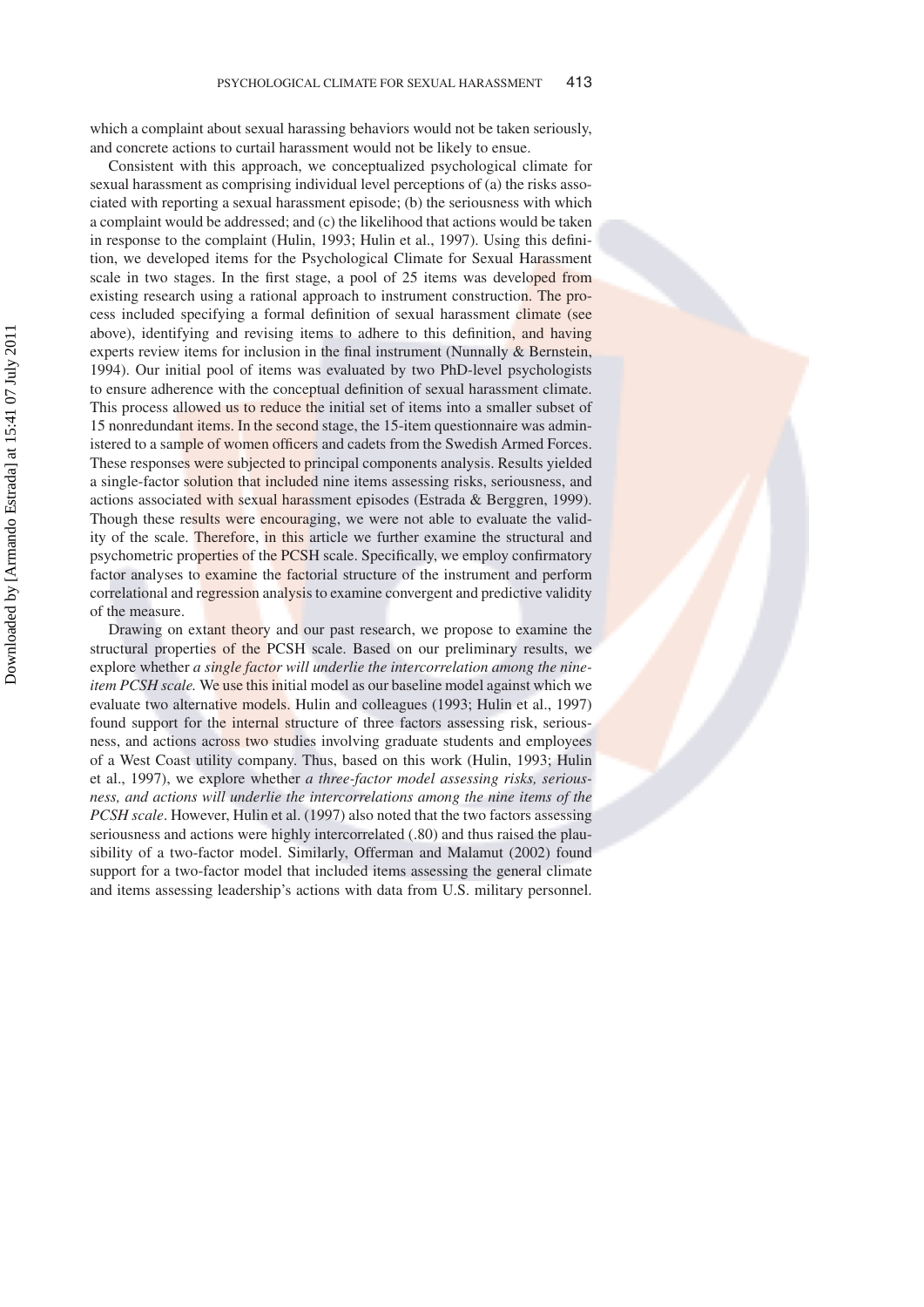More recently, Lytell (2007) found support for a general climate factor and three lower-order factors assessing risk, seriousness, and actions with data from a sample of litigants involved in a class-action lawsuit against a financial services organization. However, Lytell (2007) also found that the seriousness factor was highly correlated with both the general factor as well as with the two other factors. Thus, based on the work of Hulin et al. (1997), Offerman and Malamut (2001), and Lytell (2007), we explore whether *a two-factor model assessing risks and seriousness*/*actions will underlie the intercorrelations among the nine items of the PCSH.*

### Sexual Harassment Climate and Job Related Outcomes

Research on the correlates of sexual harassment climate has shown that psychological climate for sexual harassment can influence job, health, and psychological outcomes of men and women across a variety of organizational settings (Chan et al., 2008; O'Leary-Kelly et al., 2009; Willness et al., 2007). Hulin et al. (1997) found that ratings of the psychological climate for sexual harassment (i.e., individual level perceptions of tolerance for sexual harassment) were correlated with employees' reports of sexual harassment incidents, psychological well-being, symptoms of anxiety and depression, physical health conditions, and satisfaction, as well as job and work withdrawal. Moreover, they found that assessment of psychological climate consistently accounted for more variance in these outcomes beyond that accounted for by an individual's harassment experience. Similarly, Fitzgerald et al. (1999) found that organizational climate perceptions (i.e., group level perceptions of the organization's tolerance for harassment) were correlated with ratings of satisfaction with work, coworkers, and supervisors among U.S. military personnel. In addition, Offerman and Malamut (2002) found that women's perceptions of their leaders' intolerance for sexual harassment were associated with greater freedom to report harassment complaints, increased satisfaction with the complaint process, and greater levels of organizational commitment among U.S. military personnel. Finally, Glomb et al. (1997) found that indirect exposure to sexual harassment (i.e., witnessing another's direct experience with harassment) had negative effects on job satisfaction and physical and psychological health similar to direct exposure to sexual harassment among women employed in a utility company and a food processing plant. In sum, research indicates that psychological climate for sexual harassment can negatively impact women's job, health, and psychological outcomes (Chan et al., 2008; O'Leary-Kelly et al., 2009; Willness et al., 2007).

In keeping with this research, we evaluate the convergent and predictive validity of the PCSH by examining the relationship between scores on the PCSH and ratings of job satisfaction, organizational commitment, mental health status, and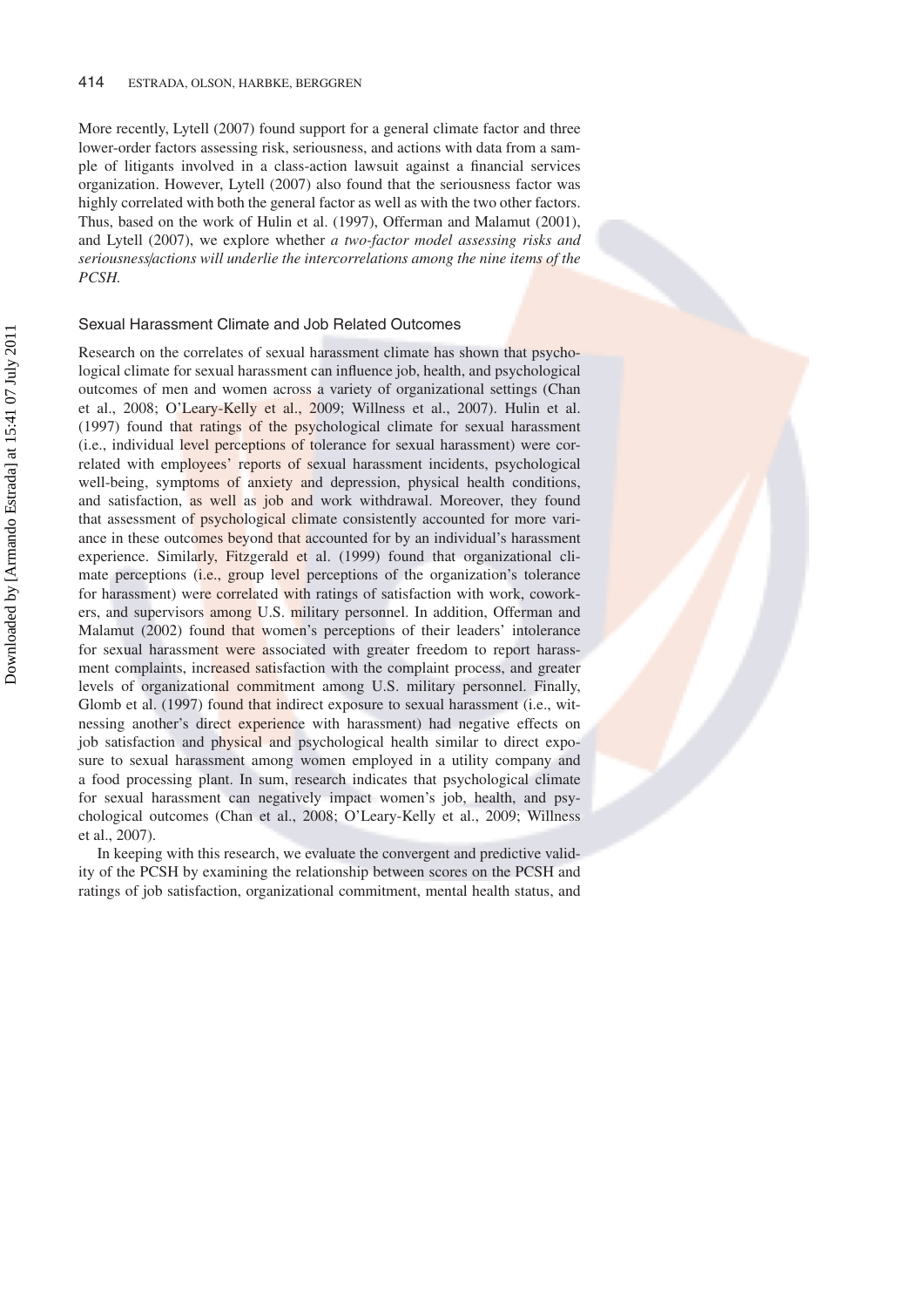psychological distress. Specifically, based on past research showing that climate perceptions are correlated with ratings of satisfaction and commitment to the organization (Chan et al., 2008; Willness et al., 2007), we propose that *psychological climate for sexual harassment scores will be positively correlated with women's ratings of job satisfaction and organizational commitment.* That is, we predict that greater intolerance of sexual harassment will be associated with higher levels of job satisfaction and organizational commitment. Furthermore, based on previous research showing that climate perceptions are correlated with ratings of mental health status and psychological well-being (Chan et al., 2008; Willness et al., 2007), we propose that *psychological climate for sexual harassment scores will be negatively correlated with women's ratings of mental health status and psychological distress*. That is, we predict that greater intolerance of sexual harassment will be associated with fewer mental health problems and lower levels of psychological distress. Finally, we evaluate the predict validity of the PCSH by examining the relationship between PCSH scores and each of the job and psychological outcomes after controlling for women's experiences of sexual harassment. Based on past research showing that climate for sexual harassment scores predicts unique variability in women's ratings of job satisfaction, organizational commitment, and psychological well-being (Glomb et al., 1997; Hulin et al., 1997), we propose that *psychological climate for sexual harassment scores will predict unique variance in women's ratings of job satisfaction, organizational commitment, mental health status, and psychological distress beyond that accounted for by an individual's harassment experience*. That is, we expect that PCSH scores will predict unique variability in both job and psychological outcomes beyond that accounted for by women's harassment experiences.

There are several reasons why we expect these hypotheses to describe the relationship between PCSH scores and women's job and psychological outcomes in the Swedish Armed Forces. First, cross-cultural research on societal values (e.g., Hofstede, 1980, 2001; Rokeach, 1973; 1974; Rokeach & Ball-Rokeach, 1989; Schwartz, 1994, 1996) and cross-cultural stereotypes (e.g., Block, 1973; Carlsson, Andersson, Berg, Jaderquist, & Magnusson, 1984; Daun, 1989; Foa et al., 1987; Glick et al., 2000; Haas, 1982; 1986; Intons-Peterson, 1988; Phillips-Martinsson, 1991; Williams & Best, 1990) suggest that there are similarities and differences with respect to human values and gender stereotypes across nations. Importantly, this research indicates that U.S. and Swedish cultures are similar with respect to a number of cultural value dimensions but also differ substantively with regard to values concerning gender and sex-role beliefs. For example, Hofstede (1980, 2001), House and colleagues (Hanges, Dickson, & Sipe, 2004; Holmberg & Akerblom, 2007; House et al., 1999) have found that Anglo cultures (e.g., U.S., Canada, Great Britain) and Nordic cultures (e.g., Denmark, Finland, Sweden) are similar with respect to individualism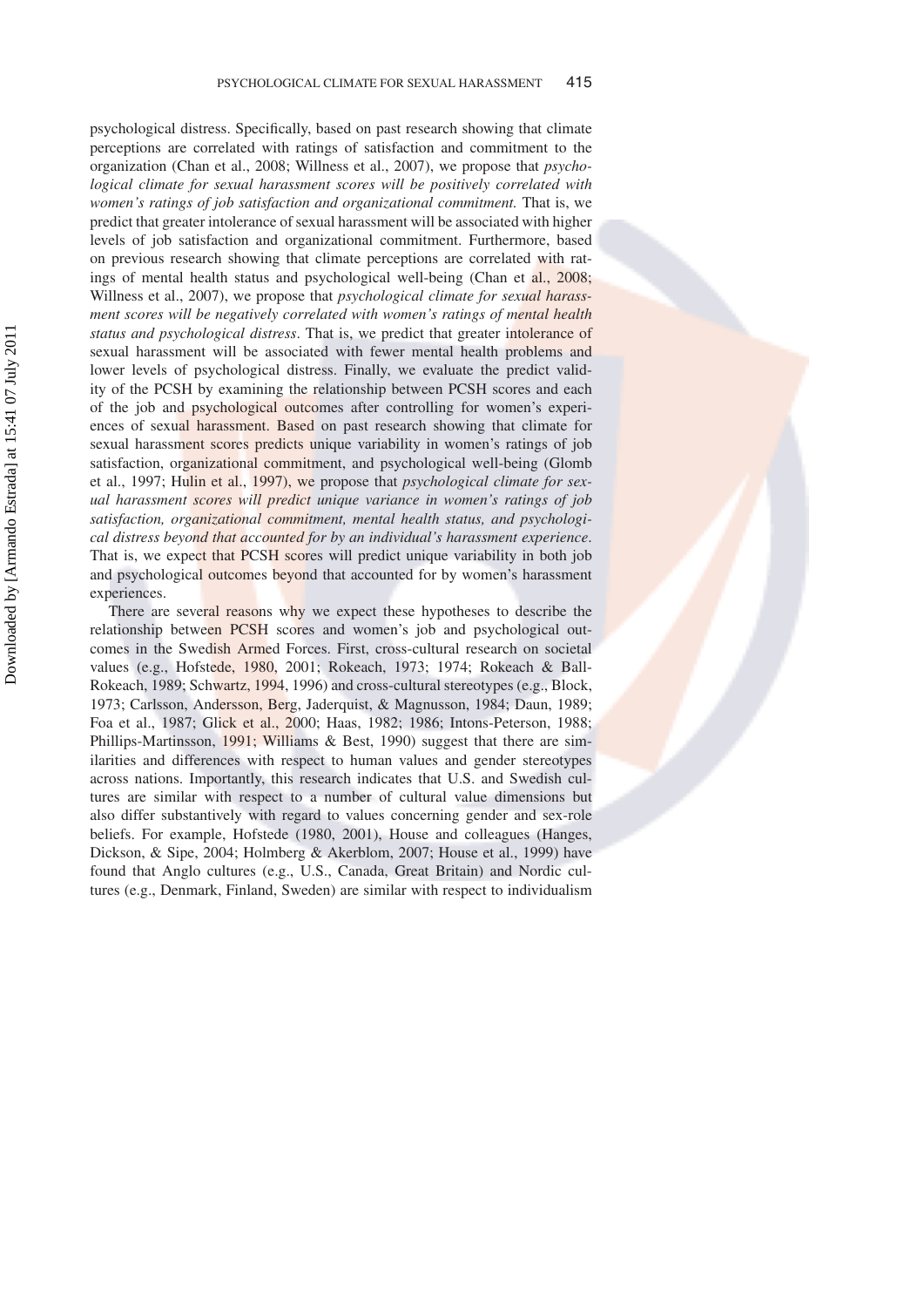(i.e., fostering independence and self-reliance), uncertainty avoidance (i.e., intolerance for ambiguity), and power distance (i.e., respect for institutional authority and structures), but substantially different with respect to masculine values (i.e., gender-related beliefs associated with work roles)—Sweden espouses more egalitarian beliefs than the U.S. Cross-cultural studies of gender and sex stereotypes also point to other similarities and differences between U.S. and Swedish culture (Daun, 1989; Intons-Peterson, 1988; Phillips-Martinsson, 1991; Williams & Best, 1990). This research indicates that many stereotypes are prescribed along gender-divided lines, and a number of these are common to U.S. and Swedish culture. For example, work roles and behaviors are prescribed along gender-divided lines in both societies (Anker, 1998; Gonäs, Lindgren, & Bildt, 2001; Statistics Sweden, 2006; Sundin, 1998; Swedish Institute, 2004); leadership behaviors tend to be characterized in masculine terms (Czarniawska-Joerges, 1993; Dorfman, Hanges, & Broadbeck, 2004; Due Billing, 2006; Hampden-Turner & Trompenaars, 1993; Holmberg & Akerblom, 2007; Ivarsson, 2007; Marongiu Ivarsson, 2000; Zander, 1997); and work roles within the military context tend to be associated with masculine warrior ideals (Berggren, 2002; Weibull, 2005; Wollinger, 2000).

Second, while the evolution of laws prohibiting sexual harassment in Sweden and the U.S. have different trajectories—U.S. laws formally recognized harassment in the 1980s, whereas Swedish laws emerged in the 1990s—the laws of both countries recognize that sexual harassment in the workplace should be illegal (EEOC, 1980; Jämställdhetslagen, 1991; Zippel, 2006). For example, Swedish and U.S. laws recognize that employers should not demand sex in exchange for jobs and better working conditions (EEOC, 1980; Jämställdhetslagen, 1991). Swedish and U.S. laws also provide protections against retaliation or victimization. However, Swedish law is more progressive than U.S. law in that it shifts the burden of proof from the employee to the employer—requiring employers to show that discrimination or victimization has not occurred; and it enables prosecution under tort law rather than civil rights law (Jämställdhetslagen, 1991).

Finally, the Armed Forces of both countries share a common organizational culture—the military culture (Dunivin, 1994; Elron, Shamir, & Ben Ari, 1999), which is characterized by the organized use of legitimate violence (Janowitz, 1971); bureaucratic control (Elron et al., 1999); task-oriented missions (Dunivin, 1994); a professional ethos that places high regard on discipline, obedience, courage, trust, and self-sacrifice and emphasizes the primacy of the group over the individual (Collins, 1998; Hillen, 1999; Townsend, 1993); and a masculinewarrior image that identifies and extols military service in terms of masculine norms (Dunivin, 1994). Thus, based on the aforementioned cultural, legal, and organizational literatures, we posit that the dimensions and correlates of psychological climate for sexual harassment of women in the Swedish Armed Forces will be similar to those derived from U.S. studies.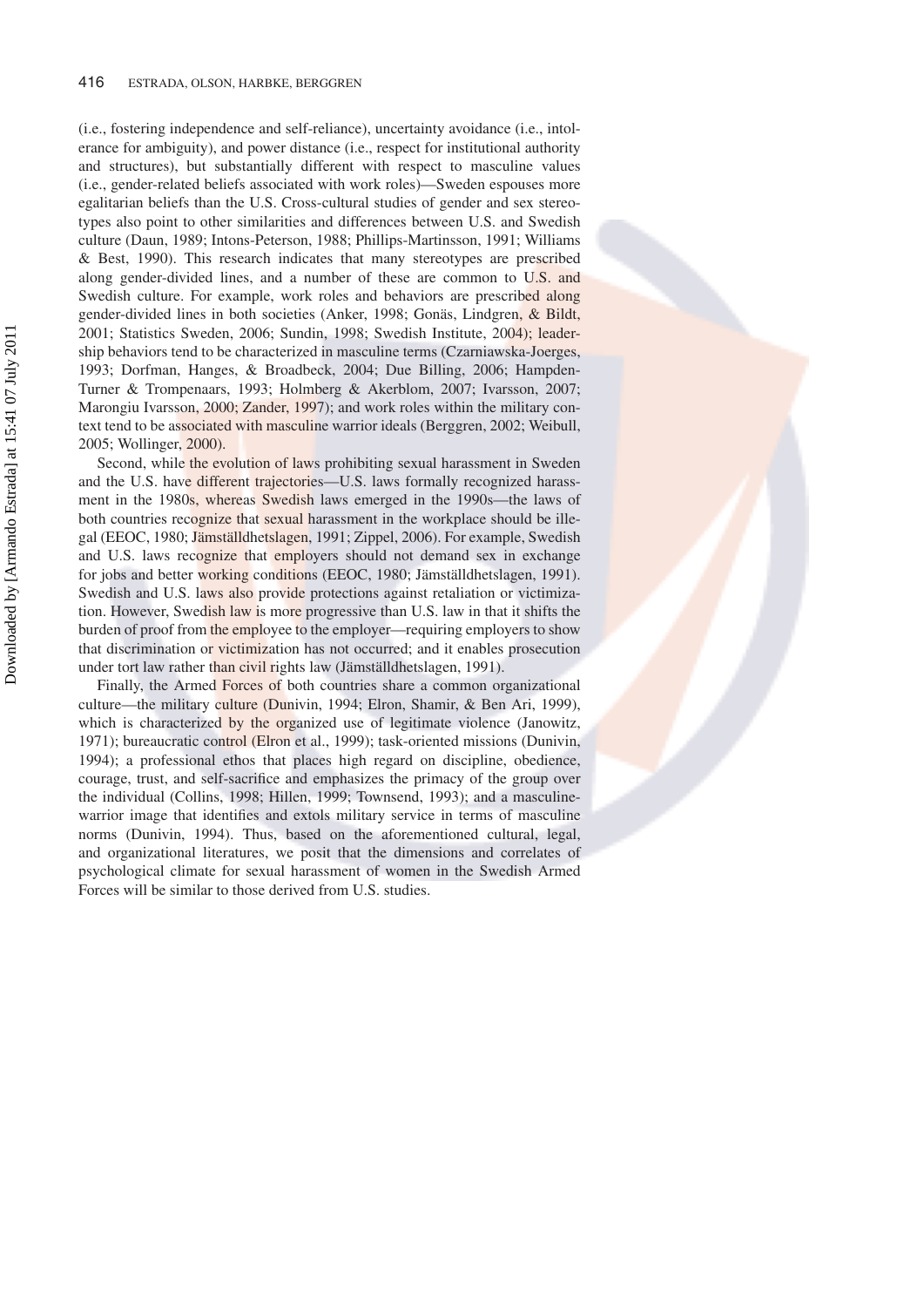#### METHOD

### Data and Procedures

Data were taken from the sexual harassment study of women in the Swedish Armed Forces conducted in 2002. Questionnaire packets were mailed to the home addresses of the entire population of women officers and cadets of the Swedish Armed Forces between May and June of 2002 ( $n = 484$ ). The packets included a cover letter describing the general purpose of the study and confidentiality safeguards and included multi-item scales described below. A follow-up postcard reminder was sent during the third week, and a second survey packet was sent to individuals who had not responded by the end of the 6th week. We obtained 315 surveys by the end of the survey period, yielding a response rate of 65%. Comparison of demographic characteristics between respondents and nonrespondents did not reveal any significant differences between these groups.

Initial screening of the data indicated that 311 usable surveys were available for analyses. Examination of the demographic characteristics of the sample indicated that the mean age of the participants was 29.4 years  $(SD = 6.45)$  with a range of 19 to 57 years. Approximately 2.3% of the participants completed 2 years postsenior secondary school, 49.5% completed 3 years post-senior secondary school, 5.14% completed 4 years post-senior secondary school, and 42.4% completed university coursework. Sixty-nine percent of the participants were single, 28% were married, and 2% were separated, divorced, or widowed. The participants had an average tenure rate of 9 years in the Swedish Armed Forces and an average rate of 3 years working at their current duty station. Approximately 34% of the participants were in the Army, 20% were in the Navy, 44% were in the Air Force, and 2% worked for other defense-related agencies within the Swedish Department of Defense.

#### Measures

The survey included several multi-item scales assessing background and workplace information, job-related attitudes, unwanted sex-related experiences, and perceptions regarding various personnel policies and practices. All scales were adapted into the Swedish language by an independent team of English–Swedish translators using standardized translation procedures (Brislin, 1986; Hambleton & Patsula, 1998). Translators were certified and had formal training in the English language (e.g., master's degrees in English Language); were familiar with translation procedures; had at least 2 years of experience as translators or teachers of English Language; and were knowledgeable with the organizational culture of the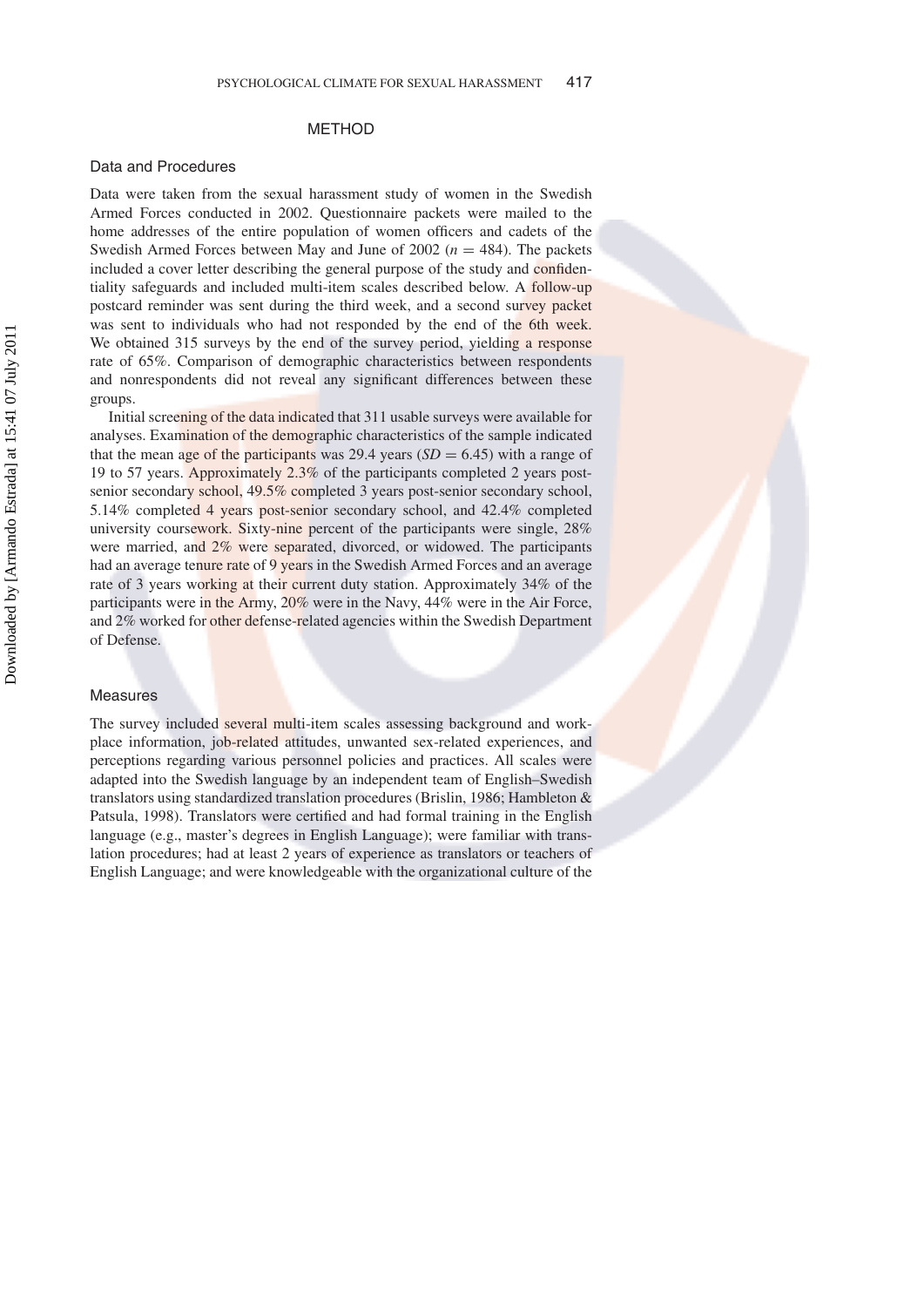Swedish Armed Forces. In addition, the adapted measures were independently reviewed by two subject matter experts with expertise in gender issues in the workplace, management/business administration, and the organizational culture of the Swedish Armed Forces.

*Sexual harassment climate.* We measured psychological climate for sexual harassment with nine items developed for this study (see Table 1). Items were presented in Likert-type format with a scale ranging from *strongly disagree*

| Descriptive Statistics and Factor Loadings for Hypothesized Models ( $n = 299$ )                         |      |           |                           |                        |          |           |  |  |  |
|----------------------------------------------------------------------------------------------------------|------|-----------|---------------------------|------------------------|----------|-----------|--|--|--|
|                                                                                                          |      |           |                           | <b>Factor Loadings</b> |          |           |  |  |  |
| <i>Item</i>                                                                                              | M    | <b>SD</b> | Corrected<br>Item Total r | Model I                | Model II | Model III |  |  |  |
| 1. It would be risky for me to file<br>a sexual harassment<br>complaint.*                                | 3.57 | 1.16      | .65                       | .71                    | .76      | .76       |  |  |  |
| 2. A sexual harassment complaint<br>would not be taken seriously.*                                       | 3.86 | 0.99      | .54                       | .60                    | .57      | .54       |  |  |  |
| 3. A sexual harassment complaint<br>would be thoroughly<br>investigated.                                 | 3.85 | 0.83      | .52                       | .57                    | .60      | .60       |  |  |  |
| 4. I would feel comfortable<br>reporting a sexual harassment<br>complaint at my current duty<br>station. | 2.87 | 1.18      | .58                       | .64                    | .71      | .71       |  |  |  |
| 5. Sexual harassment is not<br>tolerated at my current duty<br>station.                                  | 4.02 | 0.93      | .44                       | .48                    | .50      | .47       |  |  |  |
| 6. Individuals who sexually<br>harass others get away with it.*                                          | 3.04 | 0.92      | .59                       | .65                    | .70      | .69       |  |  |  |
| 7. I would be afraid to file a<br>sexual harassment complaint.*                                          | 3.06 | 1.26      | .57                       | .64                    | .72      | .72       |  |  |  |
| 8. Penalties against individuals<br>who sexually harass others at<br>work are strongly enforced.         | 2.96 | 0.76      | .50                       | .55                    | .61      | .58       |  |  |  |
| 9. Actions are being taken to<br>prevent sexual harassment.                                              | 3.54 | 0.83      | .47                       | .51                    | .58      | .59       |  |  |  |

TABLE 1

*Note.* (\*) denotes reverse scored item. Mean scores range from 1 to 5 with higher scores indicating greater endorsement of the individual statement. Factor loading values presented are standardized item loadings for Model 1, which specifies a single factor solution; standardized item loadings for Model 2, which specifies a three factor model assessing risk (items 1, 4, 7), seriousness (items 2, 5, 8) and actions (items 3, 6, 9); and standardized item loadings for Model 3, which specifies a two factor solution measuring risks (items 1, 4, 7) and seriousness/actions (items 2, 5, 8, 3, 6, 9).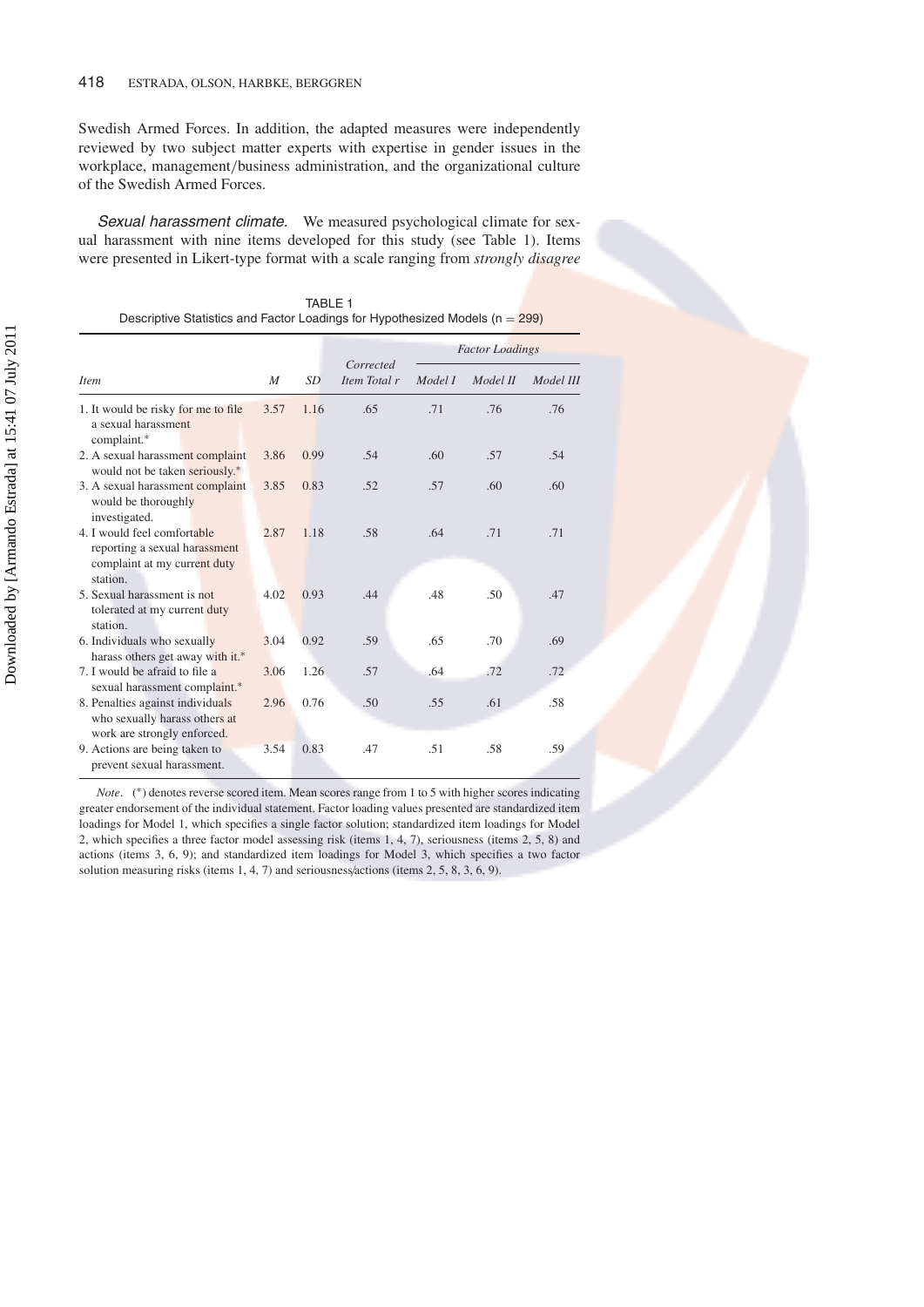(1) to *strongly agree* (5). Scale scores were computed by reverse scoring appropriate items and averaging across items, with higher scores indicating a greater intolerance of sexual harassment. We also included the *Organizational Tolerance for Sexual Harassment Inventory* (OTSHI; Hulin, 1993; Hulin et al., 1997) to assess convergent validity of the PCSH. The OTSHI presents respondents with six harassment scenarios that describe an employee experiencing potentially harassing behaviors from either a coworker or supervisor. The scenarios were followed by three response scales that assess the *risk* associated with reporting the behavior, perceived *seriousness* of the complaint, and probable *actions* taken against the harasser using a 5-point response scale. Scale scores were computed by averaging across items, with higher scores indicating greater intolerance for sexual harassment. The Cronbach alpha coefficient for the OTSHI scale was .94.

*Sexual harassment experiences.* We used an adapted version of the Sexual Experiences Questionnaire developed for the U.S. Department of Defense to assess women's sexual harassment experiences (SEQ-DoD; Estrada & Berggren, 2009; Fitzgerald, Magley, Drasgow, & Waldo, 1999; Stark, Chernyshenko, Lancaster, Drasgow, & Fitzgerald, 2002). The SEQ-DoD contains multiple items assessing participants' experiences of four general categories of unwanted sex-related behaviors including *sexist behaviors* (e.g., "put you down or was condescending to you because of your sex?"), *crude or offensive behaviors* (e.g., "repeatedly told sexual stories or jokes that were offensive to you?"), *unwanted sexual attention* (e.g., "made unwanted attempts to stroke, fondle or kiss you?") and *sexual coercion* (e.g., "treated you badly for refusing to have sex?"). Instructions ask respondents whether they have experienced any unwanted sexrelated behaviors from male coworkers or supervisors in the previous 24 months using a 5-point response scale ranging from *never* (0) to *very often* (4). Total scores were computed by averaging across items, with higher scores indicating more experiences of sexual harassment. The Cronbach alpha coefficient for the scale was .88.

#### Job Outcome Measures

*Job satisfaction.* We used nine items taken from the U.S. Air Force Organizational Assessment Package (Short, 1985) to measure job satisfaction. Items were presented in Likert-type format in which respondents indicated their level of satisfaction with various facets of their job (e.g., opportunities for training, job security, personal effort) on a scale ranging from *very satisfied* (1) to *very dissatisfied* (5). Scale scores were computed by reverse scoring all items and averaging them such that higher scores indicated greater job satisfaction. The Cronbach alpha coefficient for the scale was .80.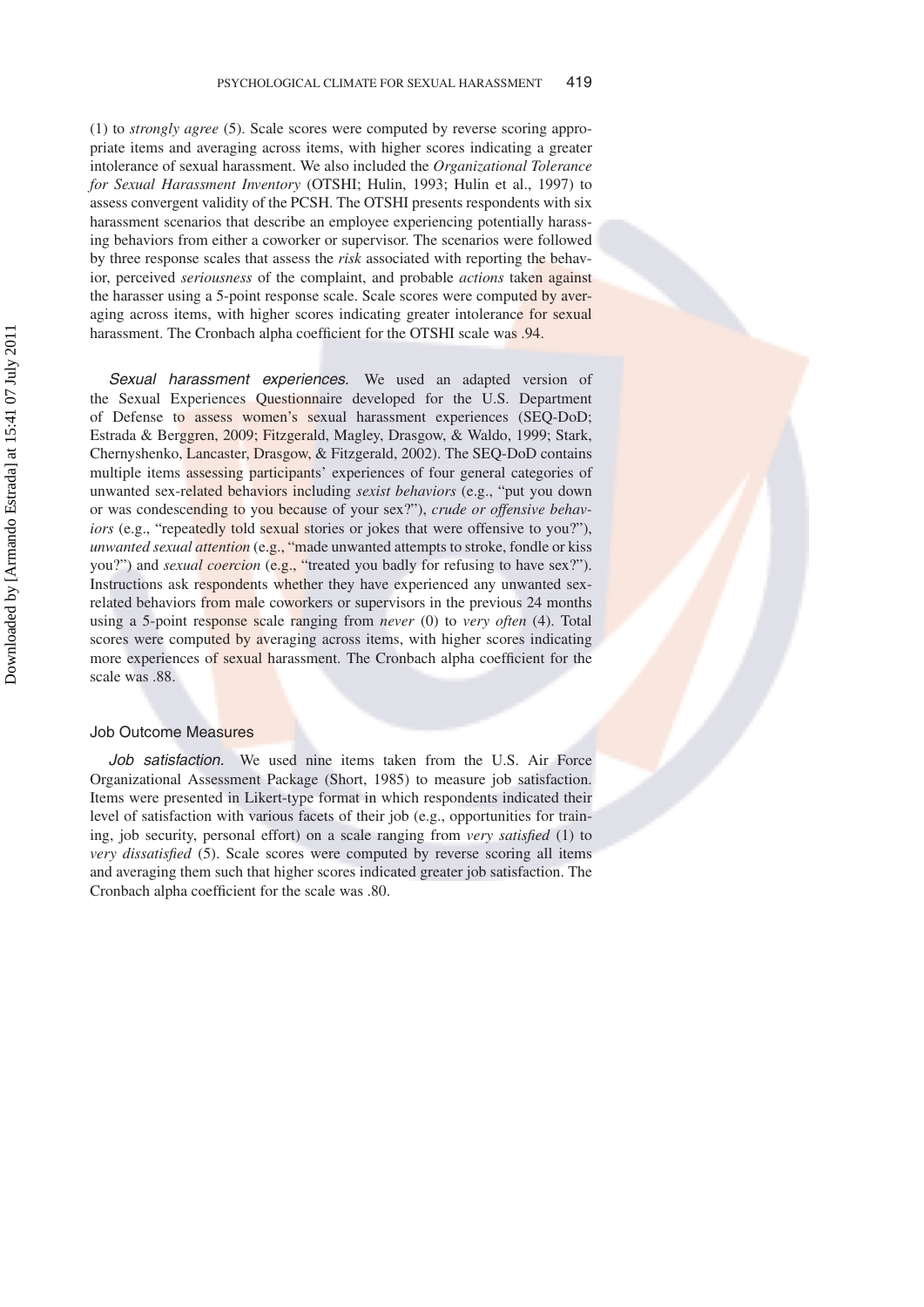*Organizational commitment.* We used six items from the Organizational Commitment Questionnaire (Meyer & Allen, 1991) to measure *organizational commitment* (e.g., "I would be very happy to remain with this organization for the rest of my career"). Items were presented to respondents with a 5-point Likerttype response scale ranging from *strongly disagree* (1) to *strongly agree* (5). Scale scores were computed by averaging across items, with higher scores indicating greater affective attachment to the organization. The Cronbach alpha coefficient for the scale was .77.

### Psychological Outcome Measures

*Mental health status.* We used the Mental Health Index (MHI; Veit & Ware, 1983) to assess psychological health. The MHI contains 14 items that assess participants' mental health status (e.g., "how often have you felt lonely?"; "how often have you felt emotionally stable?") on a 6-point scale ranging from *none of the time* (0) to *all of the time* (5). Scale scores were computed by averaging across items, with higher scores indicating better mental health. The Cronbach alpha coefficient for the scale was .93.

*Psychological distress.* We used the Crime-Related Post-Traumatic Stress Disorder scale (CR-PTSD; Saunders, Arata, & Kilpatrick, 1990) to assess psychological distress. Respondents were asked to indicate the amount of discomfort they experienced with various symptoms (e.g., trouble falling asleep, feelings of hopelessness) using a 5-point response scale ranging from *none* (1) to *extreme* (5). Scale scores were computed by averaging across items, with higher scores indicating greater psychological distress. The Cronbach alpha coefficient for the scale was .90.

## Demographic Background Measures

*Demographic questionnaire.* Respondents also entered their current age, job, and organizational tenure on an open-response question; and they selected their marital status (e.g., [1] single, [2] married, [3] separated, divorced, or widowed), level of education (e.g., [1] less than a high school diploma to [5] advanced college work or degree) and civilian–military status (e.g., [1] civilian; [2] officer or cadet) from a list of categories within each variable.

## **RESULTS**

We employed confirmatory factor analysis techniques to examine the structural properties of the PCSH scale and employed correlation analysis and hierarchical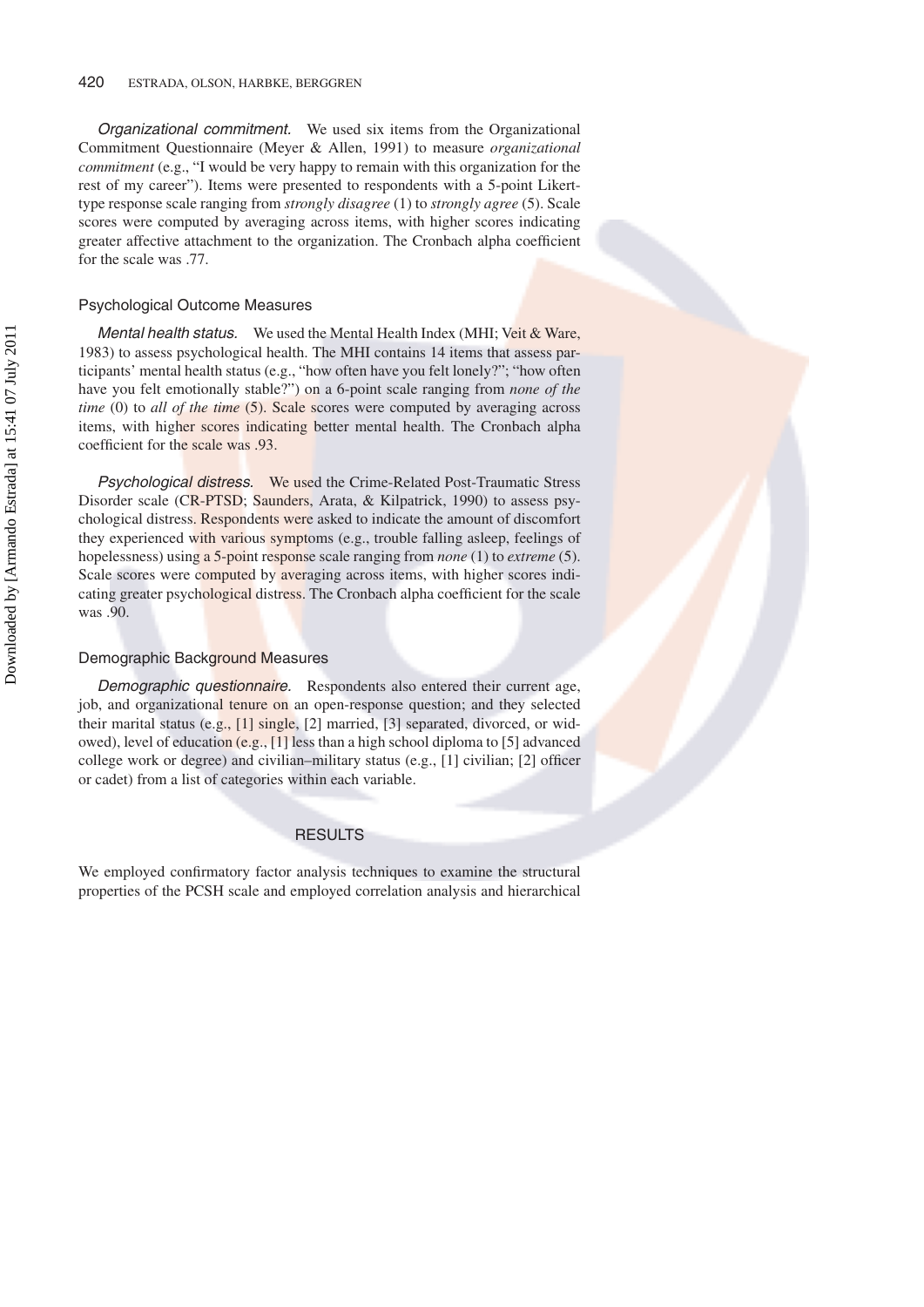linear regression analyses to examine the convergent and predictive validity of PCSH scores and women's job and psychological outcomes.

#### Evaluation of Structural Models

We performed a confirmatory factor analysis to evaluate the hypothesized structure of the scale using EQS Version 6.1 (Bentler, 2004). Model 1 explores whether a single factor model assessing the general psychological climate for sexual harassment would fit the data. Therefore, our first test specified a measurement model containing nine items, all of which load on a single latent factor. Model 2 explores whether a two-factor model assessing risks and seriousness/actions would fit the data. Therefore, our second test specified a measurement model containing three items assessing risks (items 1, 4, 7 in Table 1), and six items assessing seriousness/actions (items 2, 5, 8, and 3, 6, 9 in Table 1) on each of two latent factors. Model 3 explores whether a three-factor model assessing risks, seriousness, and action would fit the data. Therefore, our third test specified a measurement model containing three items assessing risks (items 1, 4, 7 in Table 1), three items assessing seriousness (items 2, 5, 8 in Table 1), and 3 items assessing actions (items 3, 6, 9 in Table 1) on each of three latent factors. For each of these analyses, we analyzed the variance-covariance matrix using robust maximum likelihood estimation (Satorra & Bentler, 2001). We followed Hu and Bentler's (1999) recommendations for evaluating model fit and defined acceptable model fit as values close to .95 for the CFI and NNFI (Bentler, 1990; Bentler & Bonnet, 1980) and an SRMR close to .08. Whenever possible, we used fit statistics generated from robust Satorra and Bentler (SB)  $\chi^2$  to accommodate multivariate non-normal data, Mardia's (1970) coefficient (normalized) =  $21.55$ ,  $p < .001$ .

Table 1 presents descriptive statistics and factor loadings for each of the hypothesized models. As can be seen in Table 1, standardized item loadings ranged from .48 to .71 for Model 1, .50 to .76 for Model 2, and .47 to .76 for Model 3. Examination of model fit statistics suggests that of the three hypothesized models, the two-factor model was the most parsimonious model,  $ML\chi^2$  (26) = 94.00;  $SB\chi^2$  (26) = 75.97, *p* < .05; CAIC = -98.24; CFI = .918; NNFI = .886; SRMR = .056;  $\Delta SB\chi^2$  (1) = 64.25, *p* < .05 (see Table 2). Moreover, the Satorra and Bentler (2001) scaled chi-square difference test revealed significant improvement in fit, with inclusion of the second factor relative to the single factor model,  $\chi^2$  (1) = 64.25, p < .001. This same pattern did not emerge, however, when the Seriousness/Action factor was further subdivided in the three-factor model,  $\chi^2$  (2) = 3.66, p = .16. Reliability analyses provide other support for the internal structure of this solution. Cronbach alpha coefficients were .83 for the total scale; .77 for the *risk* subscale; and .76 for the *seriousness*/*actions* subscale. Collectively, these results provide empirical support for the two-factor structure for the PCSH scale.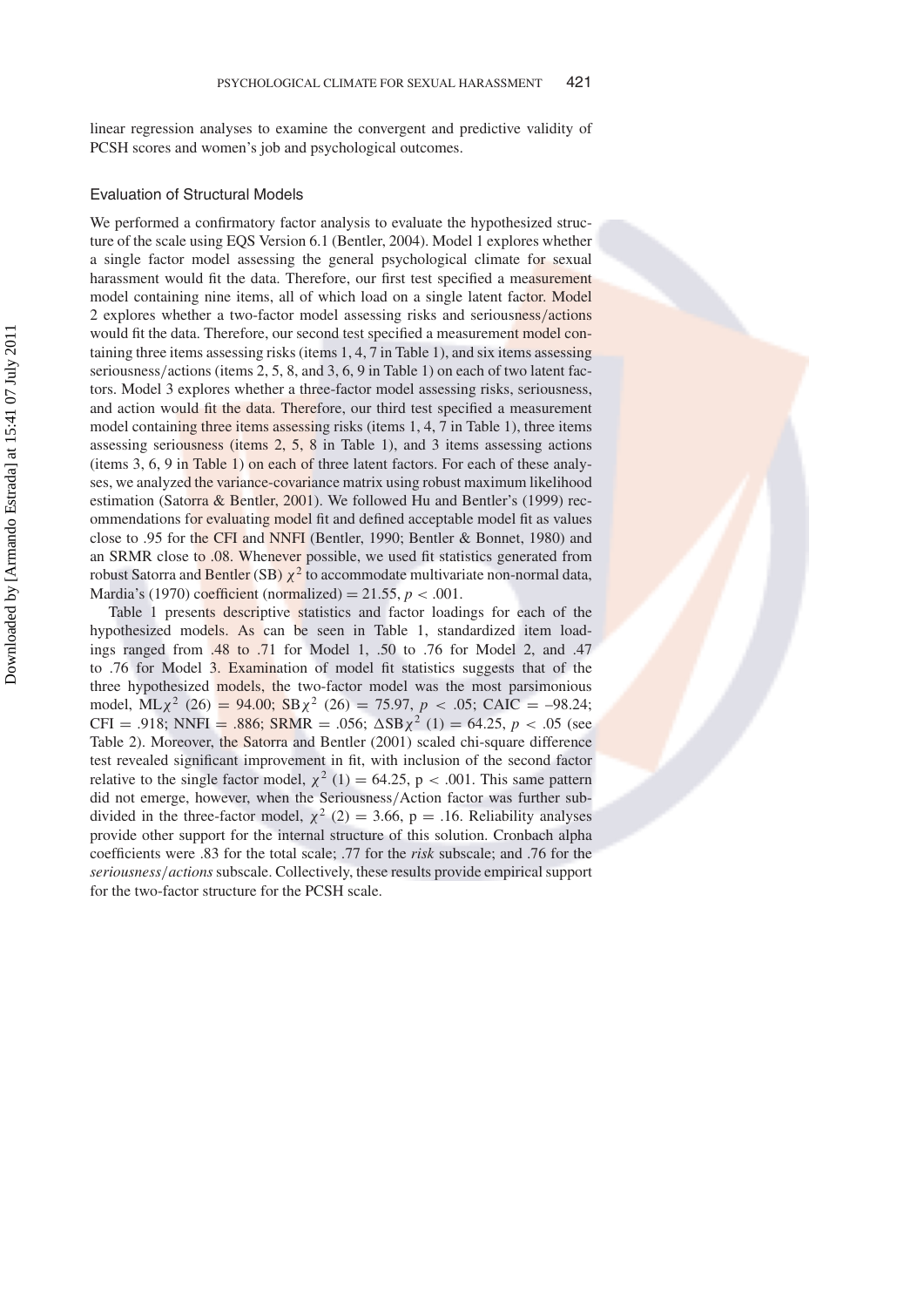| TABLE 2                                                                               |
|---------------------------------------------------------------------------------------|
| Summary Results of Confirmatory Factor Analyses for Hypothesized Models ( $n = 303$ ) |

|                                                                                                                                                                          | Model Fit Statistics |  |  |  |              |                      |                                                                           |  |  |  |
|--------------------------------------------------------------------------------------------------------------------------------------------------------------------------|----------------------|--|--|--|--------------|----------------------|---------------------------------------------------------------------------|--|--|--|
|                                                                                                                                                                          |                      |  |  |  |              |                      | df $ML\chi^2$ SB $\chi^2$ CAIC CFI NNFI SRMR $\triangle$ SB $\chi^2$ (df) |  |  |  |
| 803. 852 878 Single Factor Model 27 142.86* 117.13* -63.78<br>Two Factor Model 26 94.00* 75.97* -98.24 .918<br>Three Factor Model $24$ $88.41^*$ $72.88^*$ $-87.93$ .920 |                      |  |  |  | .886<br>.880 | .069<br>.056<br>.054 | $64.25^*$ (1)<br>3.66(2)                                                  |  |  |  |

*Note.* ML = Maximum likelihood;  $SB =$  Satorra-Bentler (1994); CAIC = consistent Akaike's information criterion (Bozdogan, 1987); CFI = Comparative fit index (Bentler, 1990); NNFI = Nonnormed fit index (Bentler & Bonett, 1980); SRMR = Standardized root mean square residual. Contemporary cutoff criteria for close fit suggest NNFI and CFI values close to .95 with an SRMR close to .08 (Hu & Benter, 1999). Lower CAIC values indicate better compromise between model fit and parsimony.  $^*p < .05$ .

### Relationships Among PCSH Scores and Job and Psychological **Outcomes**

Table 3 shows the means, standard deviations, and Pearson correlation coefficients for each of the variables in the study. On average, women reported moderate levels of job satisfaction, organizational commitment, and (positive) mental health; lower levels of psychological distress and sexual harassment; and moderate levels of intolerance of sexual harassment at both the individual and organizational levels. Consistent with our expectations, we found that higher scores on both the PCSH—Risk and PCSH—Seriousness/Action subscales (i.e., greater

| TABLE 3                                                                              |
|--------------------------------------------------------------------------------------|
| Scale Means, Standard Deviations, and Pearson Correlation Coefficients ( $n = 308$ ) |
|                                                                                      |

| Variable                           | M    | SD   |        | 2   |              | $\overline{4}$    | .5     | 6   |     |
|------------------------------------|------|------|--------|-----|--------------|-------------------|--------|-----|-----|
| 1. Job Satisfaction                | 3.79 | .53  |        |     |              |                   |        |     |     |
| 2. Organizational Commitment       | 3.13 | .72  | .56    |     |              |                   |        |     |     |
| 3. Mental Health Status            | 4.16 | .83  | .47    | .27 |              |                   |        |     |     |
| 4. Psychological Distress          | 1.97 | .96  | $-.33$ |     | $-.22 - .64$ |                   |        |     |     |
| 5. Sexual Harassment Experiences   | 1.25 | .29  | $-.28$ |     | $-.21 - .33$ | -38               |        |     |     |
| 6. Organizational Tolerance for SH | 3.51 | .66  | .35    | .27 | .37          | $-.30$            | $-.45$ |     |     |
| 7. PCSH-Risk                       | 3.17 | 1.00 | .27    | .25 | .31          | $-.27$            | $-.44$ | .67 |     |
| 8. PCSH—Seriousness/Actions        | 3.55 | .60  | .36    | .38 |              | $.34 - .26 - .51$ |        | .67 | .60 |

*Note.* Mean scores can range from 1 to 5, with higher scores indicating higher levels of job satisfaction and organizational commitment; increased mental health; lower levels of psychological distress; increased experiences of sexually harassing behaviors; and greater intolerance for sexual harassment at the organizational and individual level. All correlations are statistically significant,  $p < .05$ .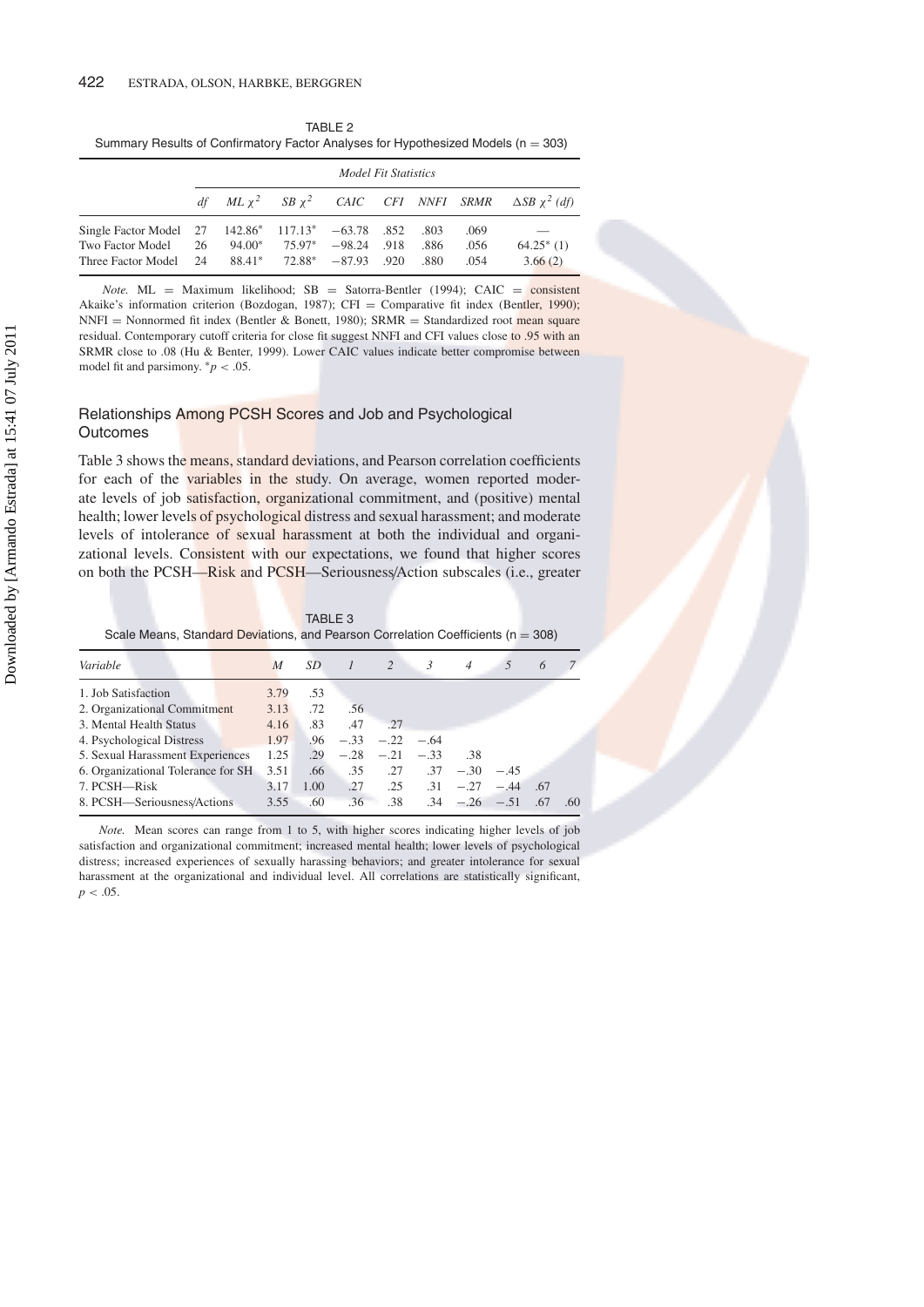intolerance of sexual harassment) were associated with increased job satisfaction and organizational commitment. We also found that higher scores on both subscales were associated with better mental health and lower psychological distress. Additionally, we also found that the PCSH—Risk and PCSH—Seriousness/Action subscales were significantly correlated with OTSHI scores, providing evidence of the convergent validity of the PCSH scales.

Next, we performed a series of hierarchical linear regression analyses to examine the predictive validity of PCSH subscale scores on women's job and psychological outcomes (see Table 4). In these analyses, we controlled for previous sexual harassment experiences by entering individual SEQ scores in the first step of the regression and added PCSH subscale scores on the second step. For all regressions, all Tolerance statistics were above .10 and Variance Inflation Factors (VIF) were below 10, suggesting that multicollinearity was not present in our data (Stevens, 2001).

Regression analyses of PCSH scores on job and psychological outcomes were significant, for job satisfaction,  $F(3, 306) = 17.962$ ,  $p < .001$ ,  $R^2 = .15$ , and organizational commitment,  $F(3, 306) = 18.120, p < .001, R^2 = .15$ ; and for mental health status,  $F(3, 306) = 20.423$ ,  $p < .001$ ,  $R<sup>2</sup> = .17$ , and psychological distress,  $F(3, 306) = 19.476$ ,  $p < .001$ ,  $R^2 = .16$ . Table 4 presents the results

|  | TABLE 4 |                                                                              |  |
|--|---------|------------------------------------------------------------------------------|--|
|  |         | Summary Regression Analyses of PCSH Scores on Women's Outcomes ( $n = 309$ ) |  |

| Predictor                      | $\boldsymbol{b}$ | SEb | $\beta$                     | $\Delta R^2$ | $\boldsymbol{b}$ | SE b | $\beta$                       | $\triangle R^2$ |
|--------------------------------|------------------|-----|-----------------------------|--------------|------------------|------|-------------------------------|-----------------|
|                                |                  |     | <b>Job Satisfaction</b>     |              |                  |      | Organizational Commitment     |                 |
| Step 1                         |                  |     |                             |              |                  |      |                               |                 |
| Harassment Experience          | $-.52$           | .09 | $-.28$                      | .08          | $-.53$           | .13  | $-.21$                        | .04             |
| Step 2                         |                  |     |                             |              |                  |      |                               |                 |
| Harassment Experience          | $-.22$           | .11 | $-.12$                      | .15          | $-.04$           | .15  | $-.01^{ns}$                   | .18             |
| <b>PCSH Risk</b>               | .03              | .03 | $.06^{ns}$                  |              | .02              | .04  | $.03^{ns}$                    |                 |
| <b>PCSH Seriousness-Action</b> | .23              | .06 | .26                         |              | .42              | .08  | .35                           |                 |
|                                |                  |     | <b>Mental Health Status</b> |              |                  |      | <b>Psychological Distress</b> |                 |
| Step 1                         |                  |     |                             |              |                  |      |                               |                 |
| Harassment Experience          | $-.96$           | .15 | $-.34$                      | .11          | 1.20             | .17  | .38                           | .14             |
| Step 2                         |                  |     |                             |              |                  |      |                               |                 |
| Harassment Experience          | $-.55$           | .17 | $-.19$                      | .05          | 1.02             | .20  | .31                           | $.01^{ns}$      |
| <b>PCSH Risk</b>               | .11              | .05 | .13                         |              | $-.11$           | .06  | $-.12$                        |                 |
| <b>PCSH Seriousness-Action</b> | .22              | .09 | .16                         |              | $-.03$           | .11  | $-.02$                        |                 |
|                                |                  |     |                             |              |                  |      |                               |                 |

*Note.* Mean scores range from 1 to 5, with higher scores indicating higher levels of job satisfaction and organizational commitment; increased (positive) mental health; lower levels of psychological distress; increased experiences of sexually harassing behaviors; and greater intolerance for sexual harassment. All  $\Delta R^2$  coefficients are statistically significant,  $p < .001$  unless noted otherwise.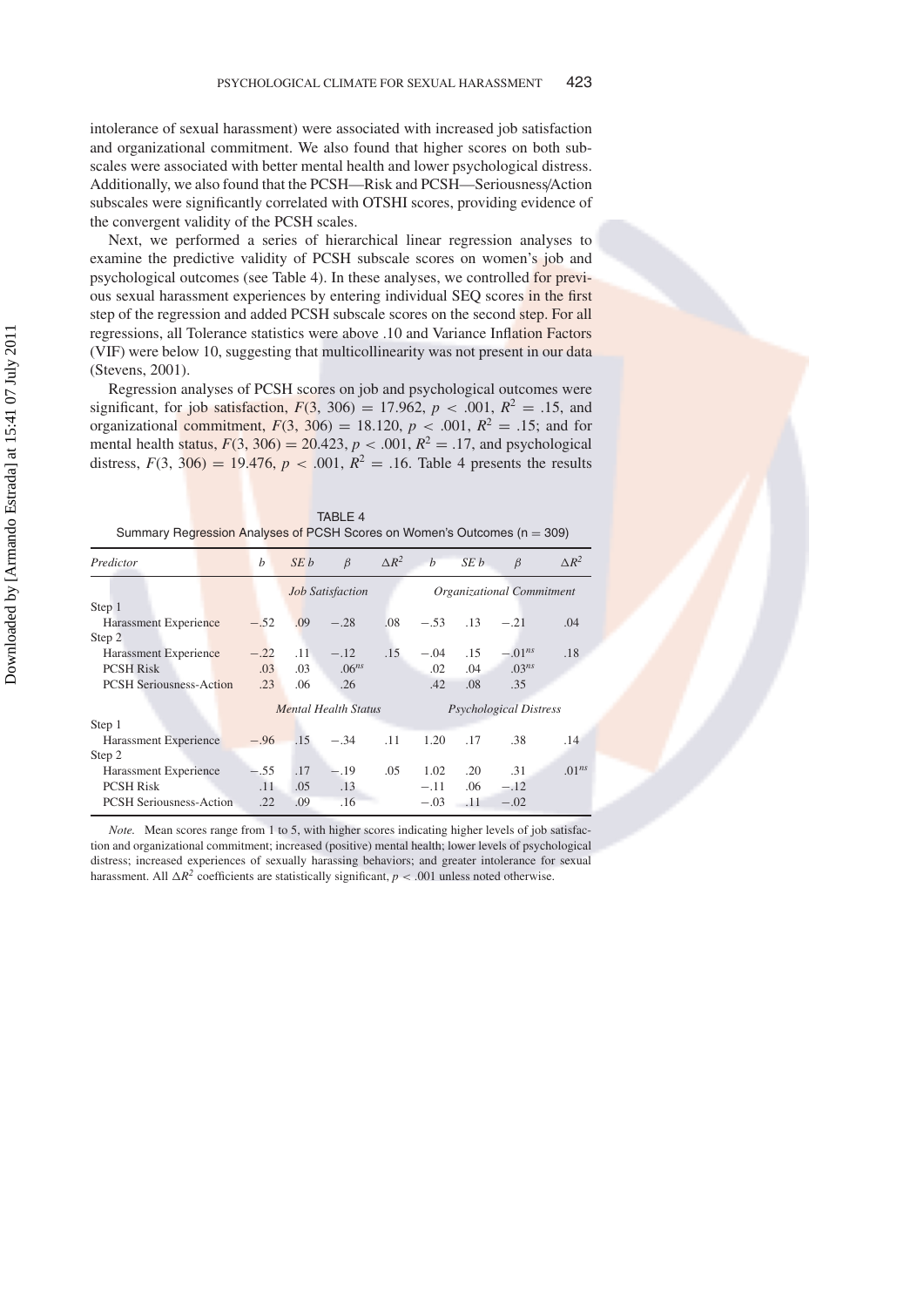of regression analyses of PCSH scores on each of the job and psychological outcomes included in this study. Inspection of the standardized regression coefficients suggests that among the PCSH subscale scores, PCSH—Seriousness/Action subscale scores were the primary source of the relationship between climate for sexual harassment and job satisfaction; and between climate for sexual harassment and organizational commitment. A different pattern emerged with regard to the psychological outcomes. Inspection of the standardized regression coefficients for the psychological outcomes suggests that both PCSH—Risks and PCSH— Seriousness/Action scores predicted mental health ratings but not psychological distress ratings. Thus, it appears that PCSH subscales scores may differentially predict these outcomes.

## **DISCUSSION**

We evaluated the structural and psychometric properties of a brief measure of Psychological Climate for Sexual Harassment (PCSH) with data from women officers and cadets in the Swedish Armed Forces. Results of factor analyses indicate that the PCSH scale assesses a multidimensional construct that includes two factors that assess *risks* and *seriousness*/*actions* associated with sexual harassment episodes. Psychometric analyses of these data show that the PCSH scale is reliable and has strong evidence of convergent validity with the OTSHI (Hulin, 1993; Hulin et al., 1997), and predictive validity with job and psychological outcomes. These results provide empirical support for the structure and psychometric properties of the scale in the unique cultural context of Sweden. We discuss the theoretical, methodological, and practical contributions and limitations of our study for the measurement of psychological climate for sexual harassment in organizations.

Our findings are consistent with the theoretical conceptualization of the psychological climate for sexual harassment construct (e.g., Hulin, 1993; Hulin et al., 1997). Our results showed that the interrelations among items were best described in terms of a two-factor model that assessed perceptions of risk, and perceptions of seriousness and actions associated with sexually harassing episodes. These findings are consistent with theoretical definitions proposed by Hulin and his colleagues (Hulin, 1993; Hulin et al., 1997) that suggest that psychological climate can be conceptualized in terms of an individual level of perception of risks, as well as individual level of perception of the seriousness/actions associated with sexually harassing events. Our findings are also consistent with recent research by Lytell (2007) and Cohorn et al. (2001) that propose linkages between perceptions of the seriousness and perceptions of actions taken in response to sexual harassment episodes. In fact, Hulin et al. (1997) argued that an individual may need to perceive that a complaint will be taken seriously before corresponding actions from the organization can be acknowledged. From this perspective, then,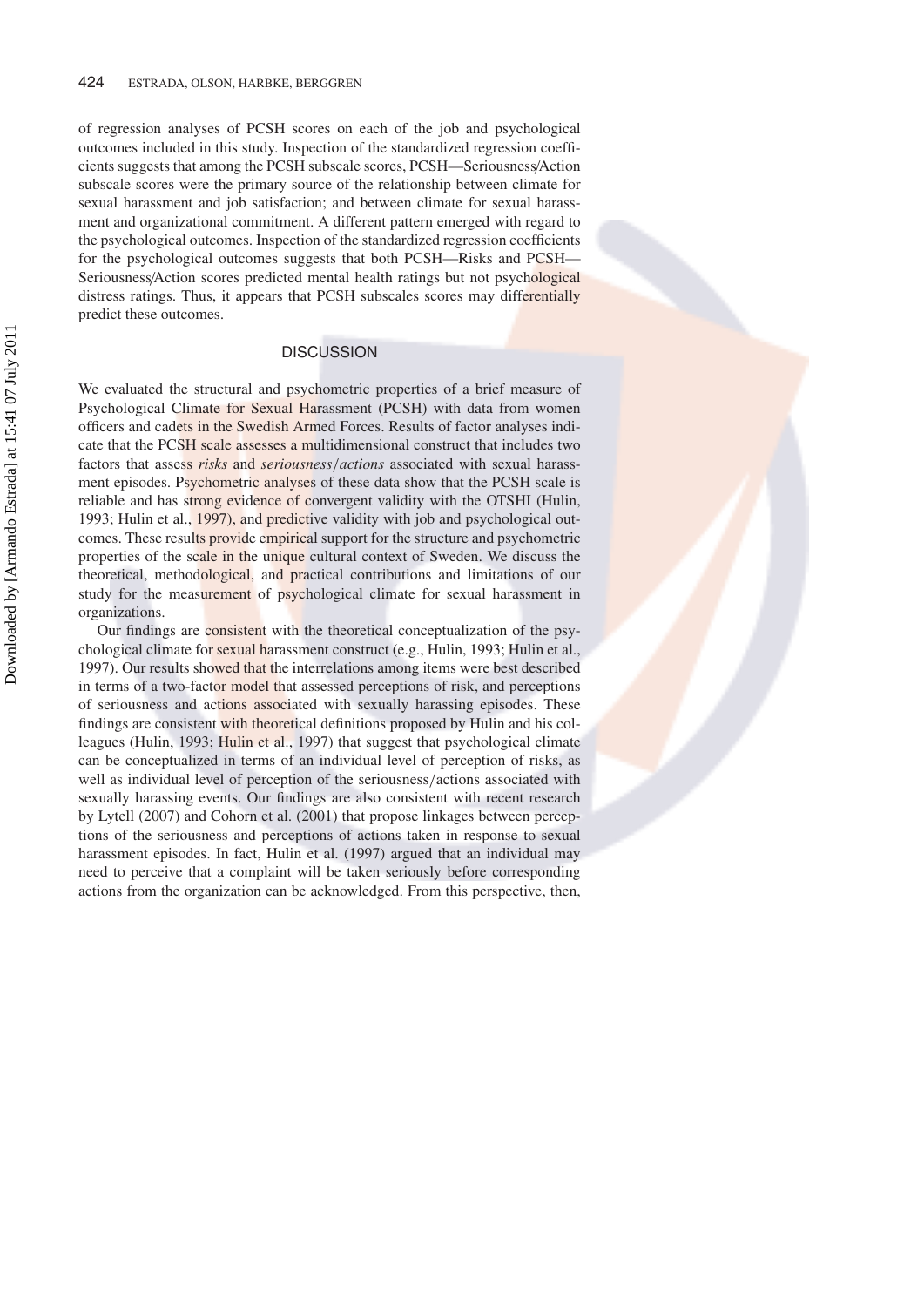it is reasonable that perceptions regarding the seriousness of a complaint ought to influence perceptions regarding organizational responses to harassment episodes. However, it is important to also recognize that an individual's experience with past responses (i.e., actions) may also influence individual perceptions regarding the seriousness with which a complaint may be addressed. Regardless, it is clear that future research may be needed to further evaluate the validity of these findings.

Validity evidence showed that perceptions of psychological climate for sexual harassment were associated with job and psychological outcomes in theoretically meaningful ways. We found that perceptions of the psychological climate for sexual harassment (i.e., intolerance for sexual harassment) were associated with increased job satisfaction and organizational commitment, as well as with better mental health and decreased psychological distress. These findings are consistent with extant theory and research on psychological climate for sexual harassment, which posit that working in an environment that is perceived to be tolerant of sexually harassing behaviors can have a negative impact on employee job and psychological outcomes (Chan et al., 2008; Willness et al., 2007). Importantly, these findings provide evidence that the observed relationships between psychological climate and employees' job and psychological outcomes observed in studies involving U.S.-based institutions and organizations can be generalized to the Swedish context. This is a particularly noteworthy contribution to this literature, as the majority of research examining sexual harassment across cultures has been limited to documenting incidence and prevalence of rates for sexual harassment of women at work (e.g., DeSouza & Solberg, 2003; Gruber, 1997; Timmerman & Bajema, 1999). Our study is among the first studies to document the generalizability of the sexual harassment climate-outcome relationship outside of the U.S. context.

Results of regression analyses suggest that ratings of specific facets of the psychological climate for sexual harassment appear to differentially predict job and psychological outcomes. We found that while PCSH—Risk scores were not predictive of the job outcomes we examined, PCSH—Seriousness/Action scores were uniquely predictive of both job satisfaction and organizational commitment. We also found that both PCSH—Risk and PCSH—Seriousness/Action scores were uniquely predictive of mental health status but not psychological distress. Though the pattern of findings is not consistent across each of the outcomes we examined, the findings are consistent with those reported by Hulin and colleagues (1993; Hulin et al., 1997), Fitzgerald et al. (1999), and Offerman and Malamut (2002), who showed that psychological climate accounted for significant variation in job and psychological outcomes over and above that which could be accounted for by the respondent's sexual harassment experiences. These findings underscore the importance of context variables, like psychological climate for sexual harassment, in understanding variation in job-related attitudes and behaviors. Individual perceptions of the workplace are particularly relevant when seeking to understand individual outcomes, because it is people's perceptions of their environment that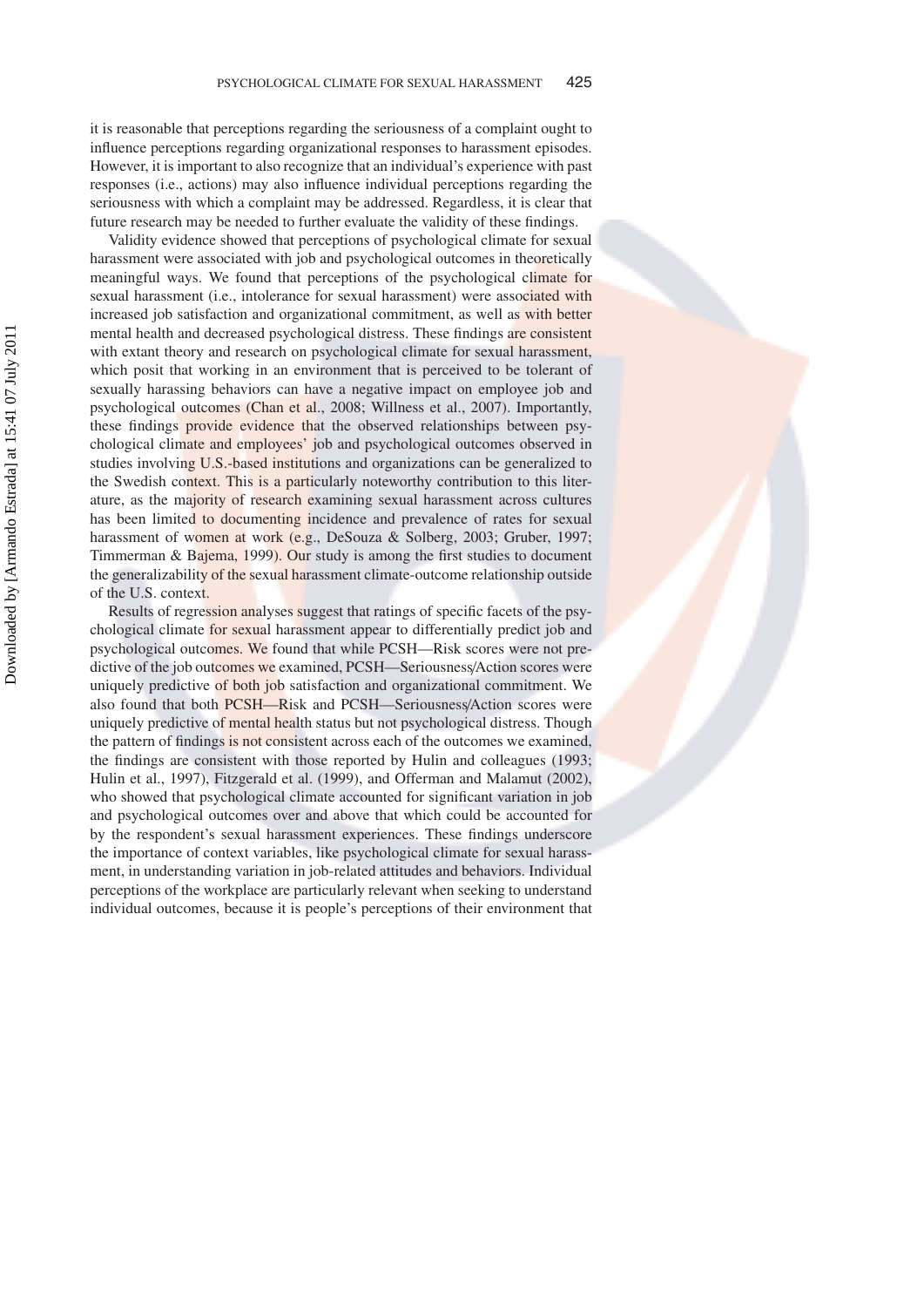influence their feelings, thoughts, and behaviors. Moreover, our findings suggest that individual perceptions need not be a veridical assessment of the organizational environment, nor must they necessarily agree with others' perceptions of the same environment to be meaningful and consequential. That is, environmental factors alone (i.e., psychological climate for sexual harassment) may be sufficient to trigger the negative effects of sexual harassment without necessitating direct exposure to sexually harassing behaviors.

From a methodological perspective, the development of a brief measure of psychological climate for sexual harassment represents an important and much needed empirical contribution to this literature. Existing measures of psychological climate for sexual harassment tend to comprise atheoretical questions that are written in pragmatic terms and have limited psychometric properties (e.g., Cohorn et al., 2001; Offerman & Malamut, 2002). Moreover, the few instruments that enjoy theoretical and psychometric support (e.g., OTSHI, Hulin et al., 1997) tend to be excessively lengthy and cumbersome to administer within large-scale survey programs. In contrast, the PCSH is a theoretically derived measure designed to assess perceptions associated with sexual harassment episodes with considerable theoretical and psychometric support. Confidence in our results is bolstered by the fact that our sample includes a random representative sample from the population of women officers employed in one of the largest employers within Swedish society—the Swedish Armed Forces. While the generalizability of our findings to nonmilitary organizations within Sweden remains to be established, the methodological strengths of the study give us reason to have confidence in the generalizability of these findings to nonmilitary populations within the Swedish context. Thus, our work not only serves to contribute to the empirical literature in this area, but it also serves to satisfy a practical need for theoretically driven and empirically validated measures of psychological climate for sexual harassment that can be used within large-scale assessment of an organization's climate.

These strengths notwithstanding, we recognize several limitations inherent in our study that are worth addressing in future research. The cross-sectional nature of these data precludes our ability to examine the dynamic nature of psychological climate for sexual harassment in relation to job and psychological outcomes. It would be useful to conduct longitudinal studies to examine how perceptual changes in psychological climate for sexual harassment influence job and psychological outcomes over time. We were unable to examine higher-order relationships associated with shared perceptions among employees within the same environment (i.e., organizational climate for sexual harassment). While it would have been informative to be able to aggregate individual perceptions by unit/department, practical concerns regarding anonymity and confidentiality for military respondents limited our ability to include variables that would allow us to group individuals into identifiable groups within the organizational structure of the Swedish Armed Forces. The study did not include data on men's perceptions of the sexual harassment climate. It would be useful to examine how men's perceptions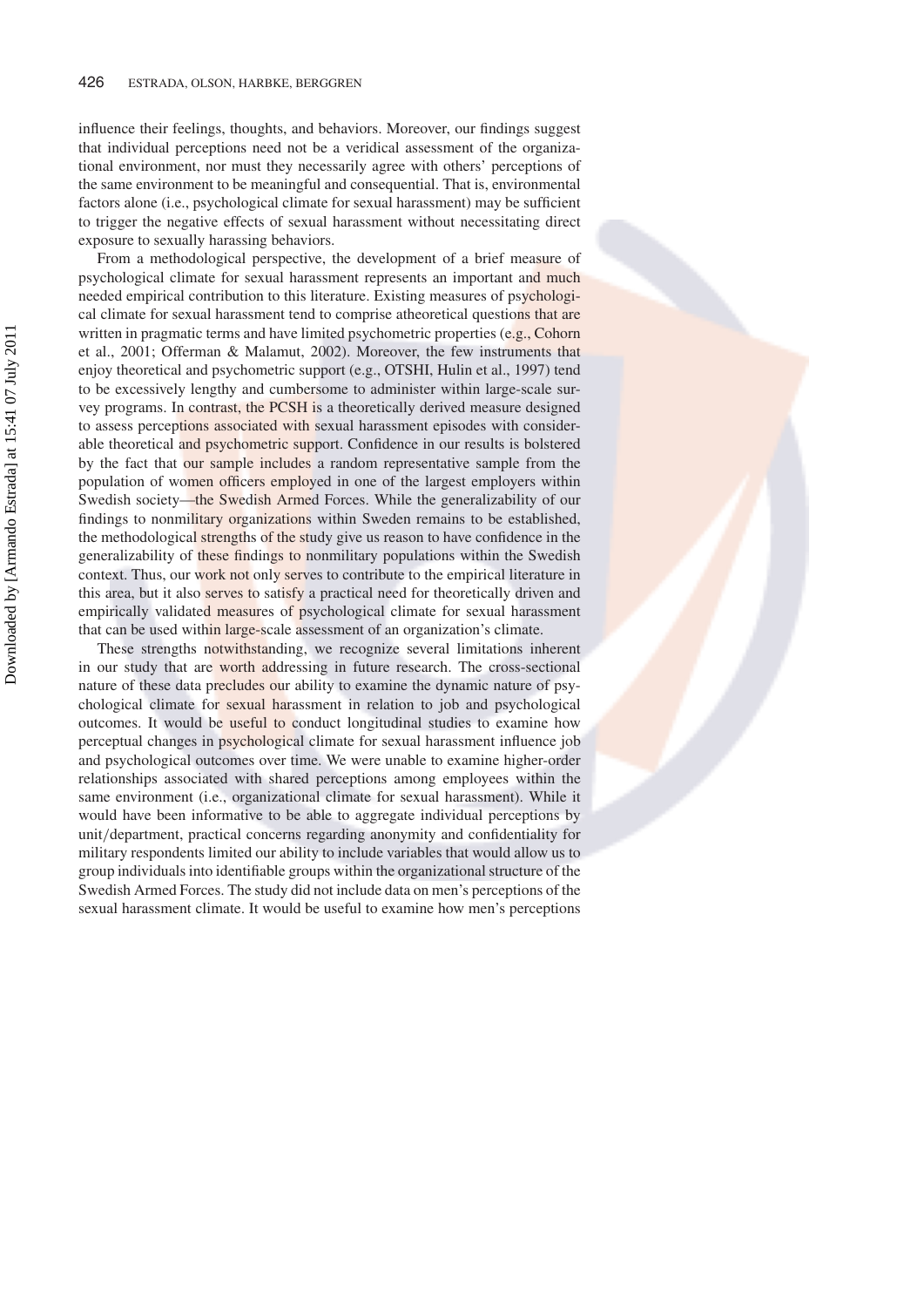of the psychological climate differ from those of women; and whether differential perceptions in psychological climate are associated with differential impact on job and psychological outcome variables. Finally, it is important to acknowledge that our study is subject to limitations associated with self-report data (e.g., subjective recall bias).

In summary, our study provides evidence of the structural and psychometric properties of the Psychological Climate for Sexual Harassment (PCSH) scale. Our findings suggest that the PCSH scale is a valid and reliable tool for assessing psychological climate for sexual harassment. While additional research may be needed to further examine the properties of the PCSH scale with diverse populations, we believe the development and validation of this scale represents an important step toward addressing the need for brief measures of this construct that are theoretically derived and psychometrically supported.

#### **REFERENCES**

- Anker, R. (1998). *Gender and jobs: Sex segregation of occupations in the world*. Geneva, Switzerland: International Labor Office.
- Bentler, P. M. (1990). Comparative fit indexes in structural models. *Psychological Bulletin*, *107*, 238–246.
- Bentler, P. M. (2004). *EQS 6 structural equations program manual*. Encino, CA: Multivariate Software.
- Bentler, P. M., & Bonett, D. G. (1980). Significance tests and goodness of fit in the analysis of covariance structures. *Psychological Bulletin*, *88*, 588–606.
- Berggren, A. W. (2002). *Undercover operations in no-women's land: The Swedish Armed Forces through a gender lens*. Lund, Sweden: University of Lund.
- Block, J. H. (1973). Conceptions of sex roles: Some cross-cultural and longitudinal perspectives. *American Psychologist*, *20*(6), 512–526.
- Bozdogan, H. (1987). Model selection and Akaike's Information Criterion (AIC): The general theory and its analytical extensions. *Psychometrika*, *52*, 345–370.
- Brislin, R. W. (1986). The wording and translation of research instruments. In J. W. Lonner & J. W. Berry (Eds.), *Field methods in cross-cultural research* (Vol. 8, pp. 137–164). Thousand Oaks, CA: Sage.
- Carlsson, M., Andersson, K., Berg, E., Jaderquist, P., & Magnusson, E. (1984). Opinions of typical female and male sex-role behaviors in Swedish children. *Scandinavian Journal of Psychology*, 25, 276–283.
- Chan, D.K.-S., Lam, C. B., Chow, S. Y., & Cheung, S. F. (2008). Examining the job-related, psychological and physical outcomes of workplace sexual harassment: A meta-analytic review. *Psychological of Women Quarterly*, *32*, 362–376.
- Cohorn, C. A., Sims, C. S., & Drasgow, F. (2001, April). Organizational climate, sexual harassment and outcomes of United States military installations. Paper presented at the 17th Annual Conference of the Society for Industrial Organizational Psychology in Toronto, Ontario, Canada.
- Collins, J. J. (1998). The complex context of American military culture: A practitioner's view. *Washington Quarterly*, *21*, 213–228.
- Czarniawska-Joerges, B. (1993). Sweden: A modern project, a postmodern implementation. In D. J. Hickson (Ed.), *Management in Western Europe: Society, culture, and organizations in twelve nations* (pp. 229–247). Berlin, Germany: Walter De Gruyter.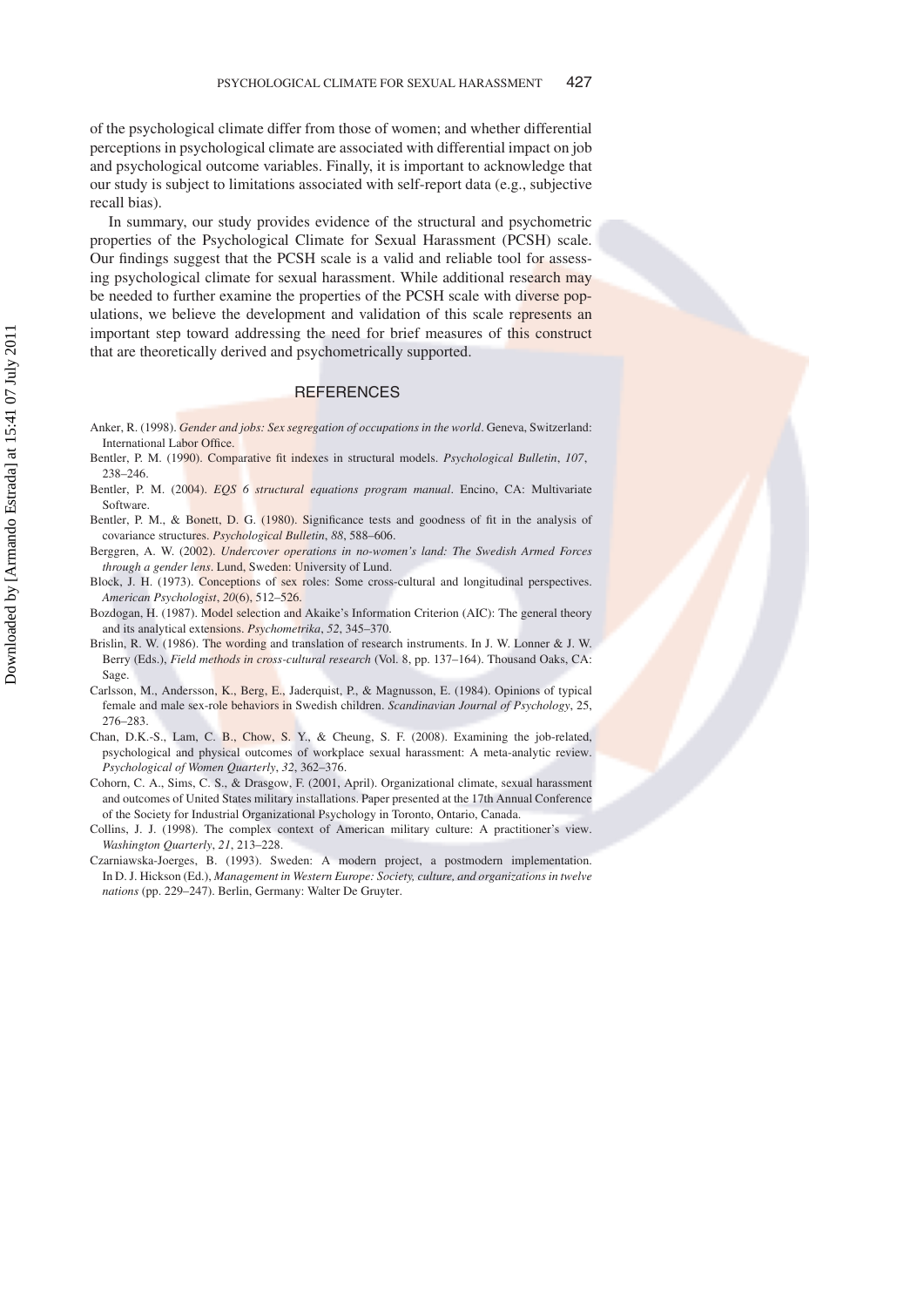Daun, A. (1989). *Svensk mentalitet* [Swedish mentality]. Stockholm, Sweden: Raben & Sjogren.

- DeSouza, E. R., & Solberg, J. (2003). Incidence and dimensions of sexual harassment across cultures. In M. Paludi & C. A. Paludi Jr. (Eds.), *Academic and workplace sexual harassment: A handbook of cultural, social science, management and legal perspectives* (pp. 3–30). Westport, CT: Praeger Publishers/Greenwood Publishing Group.
- Dorfman, P., Hanges, P. J., & Broadbeck, F. C. (2004). Leadership and cultural variation: The identification of culturally endorsed leadership profiles. In R. J. House, M. Javidan, P. Dorfman, & V. Gupta (Eds.), *Leadership, culture, and organizations: The GLOBE study of 62 societies* (pp. 669–719). Thousand Oaks, CA: Sage.
- Due Billing, Y. (2006) *Viljan till makt? om kvinnor och identitet i chefsjobb* [Will to Power? On women and identity in management]. Lund, Sweden: Studentlitteratur.
- Dunivin, K. O. (1994). Military culture: Change and continuity. *Armed Forces & Society*, *20*, 531–547. Elron, E., Shamir, B., & Ben-Ari, E. (1999). Why don't they fight each other? Cultural diversity and operational unity in multinational forces. *Armed Forces & Society*, *26*(1), 73–98.
- Equal Employment Opportunity Commission. (1980). Guidelines and discrimination because of sex. *Federal Register, 45 (Section 1609.1–1609.2)*, 51268–51269.
- Estrada, A. X., & Berggren, A. W. (1999). Preliminary analysis of a brief measure of psychological climate for sexual harassment. Unpublished raw data.
- Estrada, A. X., & Berggren, A. W. (2009). Sexual harassment and its impact for women officers and cadets in the Swedish Armed Forces. *Military Psychology*, *21*, 162–185.
- Fitzgerald, L. F., Drasgow, F., Hulin, C. L., Gelfand, M. J., &. Magley, V. (1997). The antecedents and consequences of sexual harassment in organizations: An integrated model. *Journal of Applied Psychology*, *82*, 578–589.
- Fitzgerald, L. F., Drasgow, F. & Magley, V. J. (1999). Sexual harassment in the armed forces: A test of an integrated model. *Military Psychology*, *11*, 329–343.
- Fitzgerald, L. F., Hulin, C. L, & Drasgow, F. (1995). The antecedents and consequences of sexual harassment in organizations: An integrated model. In G. P. Keita & J. J. Hurrell, Jr. (Eds.), *Job stress in a changing workforce: Investigating gender, diversity, and family issues* (pp. 55–73). Washington, DC: APA Press.
- Fitzgerald, L. F., Magley, V., Drasgow, F., &. Waldo, C. R. (1999). Measuring sexual harassment in the military: The sexual experiences questionnaire (SEQ-DoD). *Military Psychology*, *11*, 243–263.
- Foa, U. G., Anderson, B., Converse, J. Jr., Urbansky, W. A., Cawley, M. J. III., Muhlhausen, S. M., & Tornblom, K. Y. (1987). Gender-related sexual attitudes: Some cross cultural similarities and differences. *Sex Roles*, *16*, 511–519.
- Glick, P., Fiske, S. T., Mladinic, A., Saiz, J. L., Abrams, D., Masser, B., et al. (2000). Beyond prejudice as simple antipathy: Hostile and benevolent sexism across cultures. *Journal of Personality and Social Psychology*, *79*, 763–775.
- Glomb, T. M., Richman, W. L., Hulin, C. L., Drasgow, F., Schneider, K. T., & Fitzgerald, L. F. (1997). Ambient sexual harassment: An integrated model of the antecedents and consequences. *Organizational Behavior and Human Decision Processes*, *71*, 309–328.
- Gonäs, L., Lindgren, G., & Bildt, C. (2001). *Könssegregering i arbetslivet* (The sex segregated work life]. Stockholm, Sweden: Arbetslivsinstitutet.
- Gruber, J. E. (1997). An epidemiology of sexual harassment: Evidence from North America and Europe. In W. O'Donohue (Ed.), *Sexual harassment: Theory, research and treatment* (pp. 84–98). Boston, MA: Allyn and Bacon.
- Haas, L. (1982). Parental sharing of childcare tasks in Sweden. *Journal of Family Issues*, *3*, 389–412.
- Haas, L. (1986). Wives' orientation toward breadwinning. *Journal of Family Issues*, *7*, 358–381.
- Hambleton, R. K., & Patsula, L. (1998). Adapting tests for use in multiple languages and cultures. *Social Indicators Research*, *45*, 153–171.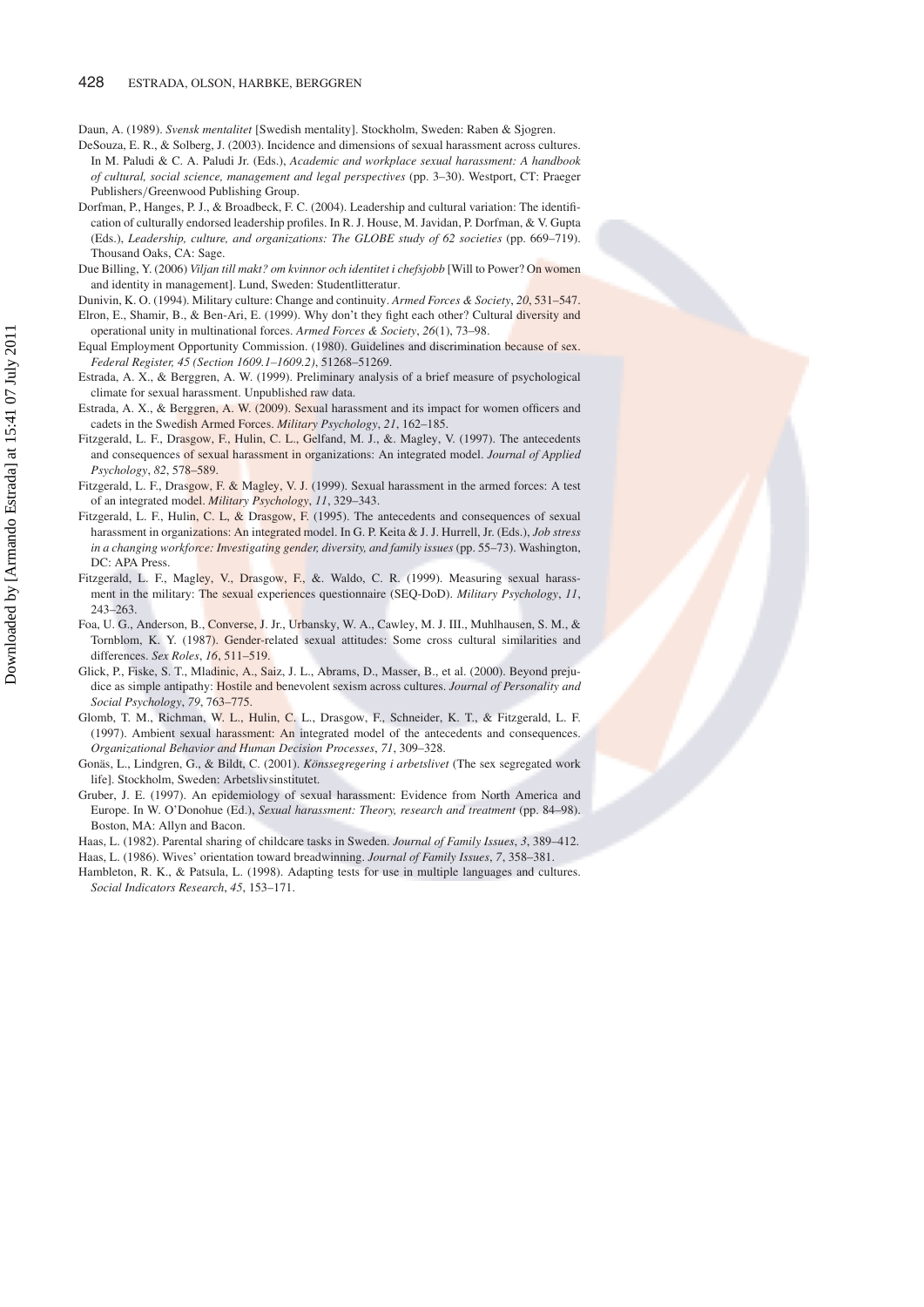- Hampden-Turner, C., & Trompenaars, F. (1993). *The seven cultures of capitalism: Value systems for creating wealth in the United States, Japan, Germany, France, Britain, Sweden and the Netherlands*. New York, NY: Doubleday.
- Hanges, P. J., Dickson, M. W., & Sipe, M. T. (2004). Rationale for GLOBE statistical analysis: Societal rankings and test of hypotheses. In R. J. House, P. J. Hanges, M. Javidan, P. Dorfman, & V. Gupta (Eds.), *Leadership, culture, and organizations: The GLOBE study of 62 societies* (pp. 219–234). Thousand Oaks, CA: Sage.
- Hillen, J. (1999). Must U.S. military culture reform? *Orbis*, *43*, 43–57.
- Hofstede, G. (1980). *Culture's consequences*. Beverly Hills, CA: Sage.
- Hofstede, G. (2001). *Culture's consequences: Comparing values, behaviors, institutions, and organizations across nations* (2nd ed.). Beverly Hills, CA: Sage.
- Holmberg, I., & Akerbloom, S. (2007). "Primus Inter Pare": Leadership and culture in Sweden. In J. S. Chhokar, F. C. Brodbeck, & R. J. House (Eds.), *Culture and leadership across the world: The GLOBE book of in-depth studies of 25 societies* (pp. 33–74). Mahwah, NJ: Lawrence Erlbaum **Associates**
- House, R. J., Hanges, P. J., Ruiz-Quintanilla, S. A., Dorfman, P. W., Javidan, M., Dickson, M., et al. (1999). Cultural influences on leadership and organizations: Project GLOBE. In W. Mobley, M. J. Gessner, & V. Arnold (Eds.), *Advances in global leadership* (Vol. 1, pp. 171–234). Standford, CT.
- Hu, L., & Bentler, P. M. (1999). Cutoff criteria for fit indexes in covariance structure analysis: Conventional criteria versus new alternatives. *Structural Equation Modeling*, *6*, 1–55.
- Hulin, C. L. (1993, April). A framework for the study of sexual harassment in organizations: Climate, stressors, and patterned responses. Paper presented at the Society for Industrial and Organizational Psychology, San Francisco, CA.
- Hulin, C. L., Fitzgerald, L. F., & Drasgow, F. (1997). Organizational influences on sexual harassment. In M. S. Stockdale (Ed.), *Sexual harassment in the workplace: Perspectives, frontiers and response strategies* (pp. 127–150). Thousand Oaks, CA: Sage.
- Intons-Peterson, M. J. (1988). *Gender concepts of Swedish and American youth*. Hillsdale, NJ: Lawrence Erlbaum Associates.
- Ivarsson, S. (2007). *Leda jämställt: att lägga grunderna för ett jämställdhetsintegrerat ledarskap* [Managing Equally: The foundation of gender mainstreaming in leadership]. Stockholm, Sweden: Försvarshögskolan.
- Jämställdhetslagen [The Equal Opportunities Act], 433 § (1991).
- Janowitz, M. (1971). *The professional soldier: A social and political portrait*. New York, NY: Free Press.
- Lytell, M. (2007, April). A shortened sexual harassment climate inventory: Does it "measure up"? Poster presented at the Society for Industrial and Organizational Psychology, New York, NY.
- Mansfield, P. K., Koch, P. B., Henderson, J., Vicary, J. R., Cohn, M., & Young, E. W. (1991). The job climate for women in traditionally male blue-collar occupations. *Sex Roles*, *25*(1/2), 63–79.
- Mardia, K. V. (1970). Measures of multivariate skewness and kurtosis with applications. *Biometrika*, *57*, 519–530.
- Marongiu Ivarsson, S. (2000). *The meaning of gender in management: Investigating factors influencing women's and men's entry into management from a social-psychological perspective*. Uppsala, Sweden: Uppsala University.
- Meyer, J. P., & Allen, N. J. (1991). A three-component conceptualization of organizational commitment. *Human Resource Management Review*, *1*, 61–89.
- Newell, C. E., Rosenfeld, P., & Culbertson, A. L. (1995). Sexual harassment experiences and equal opportunity perceptions of Navy women. *Sex Roles*, *32*(3/4), 159–168.
- Nunnally, J. C., & Bernstein, I. H. (1994). *Psychometric theory* (3rd ed). New York, NY: McGraw-Hill. Offerman, L. R., & Malamut, A. B. (2002). When leaders harass: The impact of target perceptions
- - of organizational leadership and climate on harassment reporting outcomes. *Journal of Applied Psychology*, *87*, 885–893.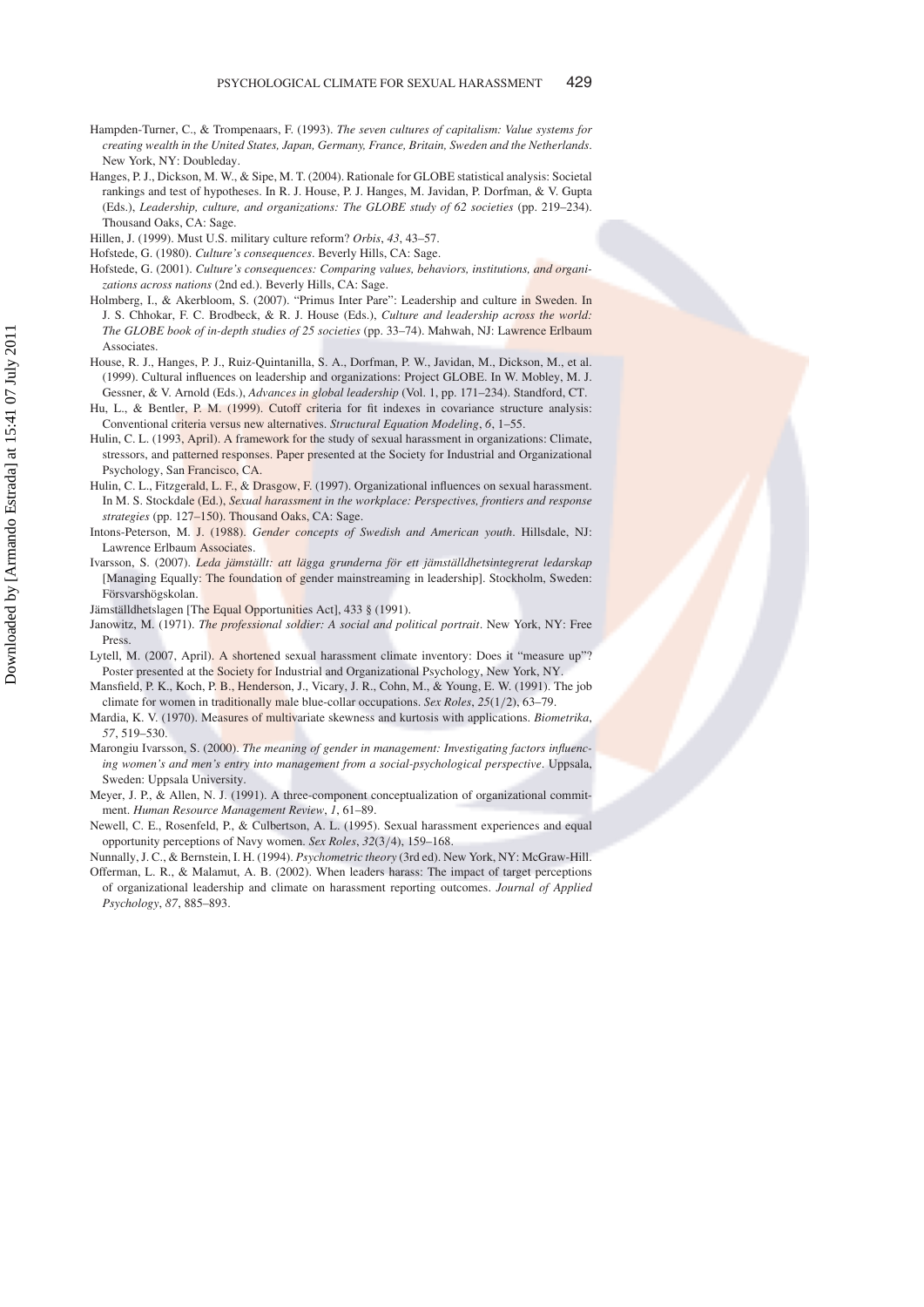- O'Leary-Kelly, A. M., Bowes-Sperry, L., Bates, C. A., & Lean E. R. (2009). Sexual harassment at work: A decade (plus) of progress. *Journal of Management*, *35*(3), 503–536.
- Phillips-Martinsson, J. (1991). *Swedes as others see them—facts*, *myths*, *or a communication complex?* Lund, Sweden: Studentlitteratur.
- Pryor, J. B., & Whalen, N. (1997). A typology of sexual harassment: Characteristics of harassers and the social circumstances under which harassment occurs. In W. O'Donohue (Ed.), *Sexual harassment: Theory, research and treatment* (pp. 129–152). Boston: Allyn and Bacon. Rokeach, M. (1973). *The nature of human values*. New York, NY: Free Press.
- Rokeach, M. (1974). Change and stability in American value systems, 1968–1971. *Public Opinion Quarterly*, *38*, 232–238.
- Rokeach, M., & Ball-Rokeach, S. J. (1989). Stability and change in American value priorities, 1968– 1981. *American Psychologist*, *44*(5), 775–784.
- Russell, B. L., & Trigg, K. Y. (2004). Tolerance of sexual harassment: An examination of gender differences, ambivalent sexism, social dominance and gender roles. *Sex Roles*, *50*(7/8), 565–573.
- Satorra, A., & Bentler, P. M. (2001). A scaled difference chi-square test statistic for moment structure analysis. *Psychometrika*, *66*, 507–514.
- Saunders, B. E., Arata, C. M., & Kilpatrick, D. G. (1990). Development of a crime-related post-traumatic stress disorder for women within the Symptom Checklist-90-Revised. *Journal of Traumatic Stress*, *3*, 439–448.
- Schwartz, S. H. (1994). Beyond individualism/collectivism: New cultural dimensions of values. In U. Kim, H. C. Triandis, C. Kagitcibasi, S.-C. Choi, & G. Yoon (Eds.), *Individualism and collectivism: Theory, method and applications* (pp. 85–119). Thousand Oaks, CA: Sage.
- Schwartz, S. H. (1996). Value priorities and behaviors: Applying a theory of integrated value systems. In C. Seligman, J. M. Olson, & M. P. Zanna (Eds.), *The psychology of values: The Ontario symposium* (Vol. 8, pp. 1–24). Hillsdale, NJ: Lawrence Erlbaum Associates.
- Shepela, S. T., & Levesque, L. L. (1998). Poisoned waters: Sexual harassment and the college climate. *Sex Roles*, *38*(7/8), 589–611.
- Short, L. O. (1985). *The United States Air Force organizational assessment package*. Maxwell Air Force Base, AL: Leadership and Management Development Center, Air University.
- Stark, S., Chernyshenko, O. S., Lancaster, A. R., Drasgow, F., & Fitzgerald, L. F. (2002). Toward standardized measurement of harassment: Shortening the SEQ-DoD using item response theory. *Military Psychology*, *14*(1), 49–72.
- Statistics Sweden (2006). *På tal om kvinnor och män* [Speaking about women and men]. Stockholm, Sweden: Author.
- Stevens, J. (2001). *Applied multivariate statistics for the social sciences* (4th ed.). Hillsdale, NJ. Lawrence Erlbaum Associates.
- Sundin, E. (1998). *Män passar alltid* [Men always fit]? Stockholm, Sweden: Fritze.
- Sveriges Regering. (2008). *Regleringsbrev för budgetåret 2009 avseende Försvarsmakten* [Appropriation directions for the fiscal year 2009 for the Swedish Armed Forces]. Stockholm, Sweden: Author.
- Sveriges Regering. (2009). *En jämställd arbetsmarknad—regeringens strategi för jämställdhet på arbetsmarknaden och i näringslivet* [The Swedish Government's gender equality policy]. Stockholm, Sweden: Author.
- Swedish Institute. (2004). *Equality between men and women*. Stockholm, Sweden: Author.
- Timmerman, G., & Bajema, C. (1999). Incidence and methodology in sexual harassment research in Northwest Europe. *Women's Studies International Forum*, *22*(6), 673–681.
- Townsend, C. (1993). Militarism and modern society. *Wilson Quarterly*, *17*, 71–82.
- Veit, C. T., & Ware, J. E. (1983). The structure of psychological distress and well-being in general populations. *Journal of Consulting and Clinical Psychology*, *51*, 730–742.
- Weibull, L. (2005). *Kvinnan på väg in i ledet* [The women on the way into the line]. Stockholm, Sweden: The Swedish National Defence College.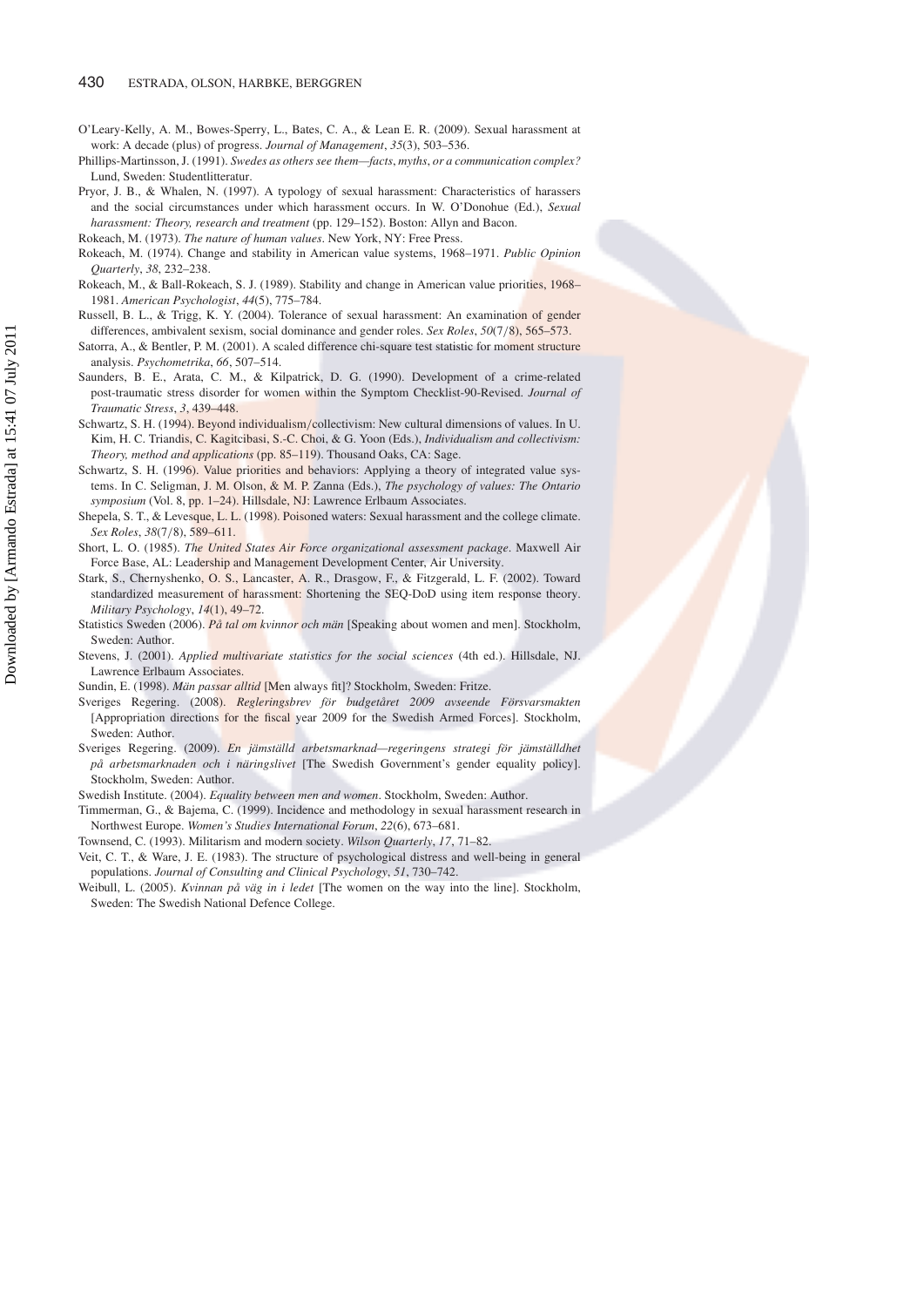Williams, J. E., & Best, D. L. (1990). *Measuring sex stereotypes* (Rev. ed.). Beverly Hills, CA: Sage. Willness, C. R., Steel, P., & Lee, K. (2007). A meta-analysis of the antecedents and consequences of workplace sexual harassment. *Personnel Psychology*, *60*, 127–162.

- Witkowska, E., & Gadin, K. G. (2005). Have you been sexually harassed in school? What female high school students regard as sexual harassment. *International Journal of Adolescent Medical Health*, *17*, 391–406.
- Witkowska, E., & Kjellberg, A. (2005). Dimensions of peer sexual harassment in Swedish high schools: What factor structures show the best fit to girls' and boys' self-reports? *Sex Roles*, *53*, 677–687.

Witkowska, E., & Menckel, E. (2005). Perceptions of sexual harassment in Swedish high schools: Experiences and school environment problems. *European Journal of Public Health*, *15*, 78–85. Wollinger, S. (2000) *Mannen i ledet* [The men in the line]. Bjärnum, Sweden: Carlssons förlag.

Zander, L. (1997). *The license to lead: An 18 county study of the relationship between employees' preferences regarding interpersonal leadership and national culture*. Stockholm, Sweden: Institute for International Business, Stockholm School of Economics.

Zippel, K. S. (2006). *The politics of sexual harassment: A comparative study of the United States, the European Union and Germany*. New York, NY: Cambridge University Press.